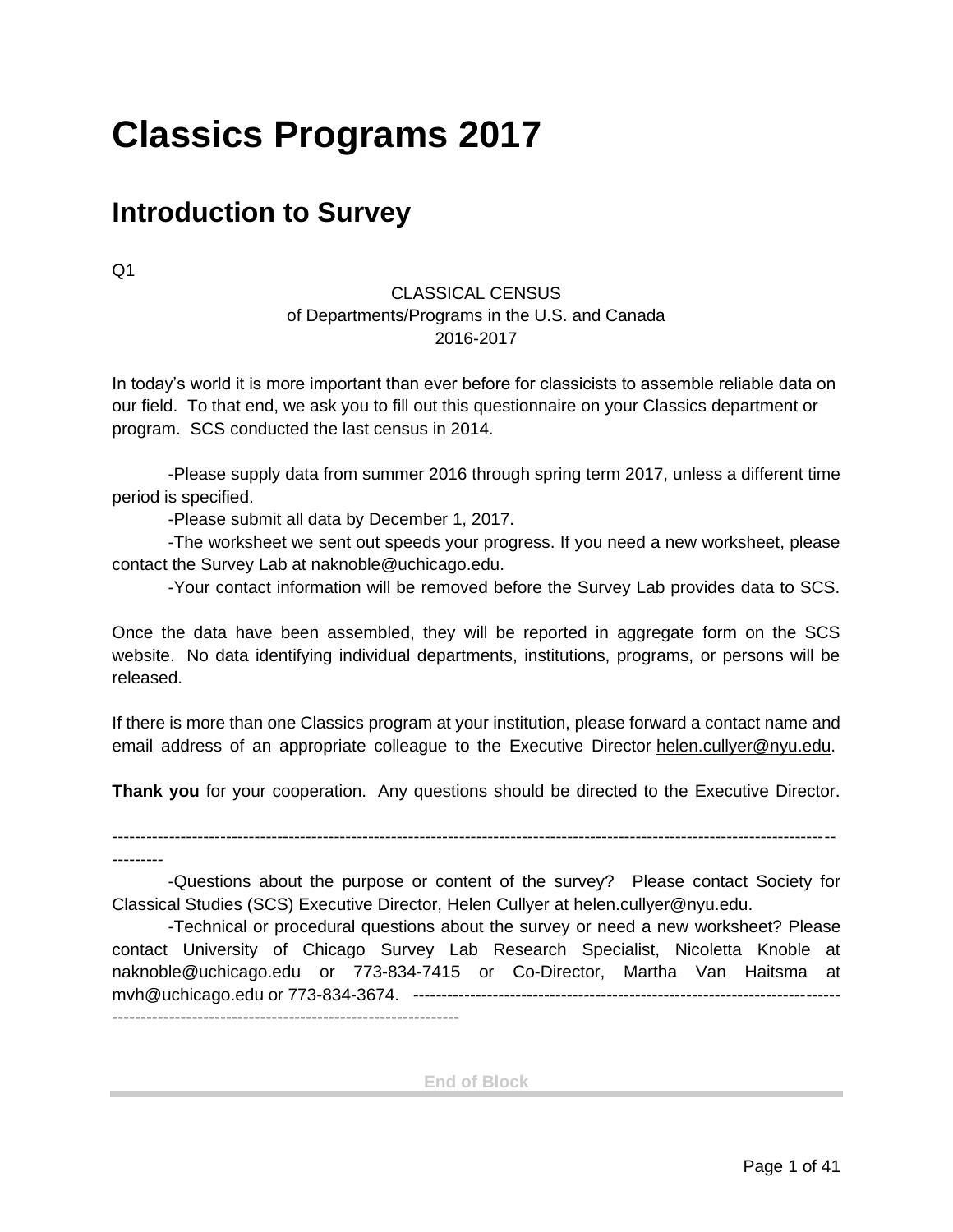## **A. Institutional Profile**

| Section A Section 1 of 5: Institutional Profile |                                                                                                         |  |  |
|-------------------------------------------------|---------------------------------------------------------------------------------------------------------|--|--|
|                                                 | A1 Name of your institution                                                                             |  |  |
|                                                 | A2 Is your institution located in the United States or in Canada?                                       |  |  |
|                                                 | United States (1)                                                                                       |  |  |
|                                                 | Canada (2)                                                                                              |  |  |
| Institution<br>Location<br>(1)                  | A3 State or province in which you are located<br>Province<br><b>State</b><br>(Drop-Down)<br>(Drop-Down) |  |  |
|                                                 | A6 Primary source of funding:                                                                           |  |  |
|                                                 | Public (1)                                                                                              |  |  |
|                                                 | Private (2)                                                                                             |  |  |
|                                                 | Other, please explain: (3)                                                                              |  |  |
|                                                 |                                                                                                         |  |  |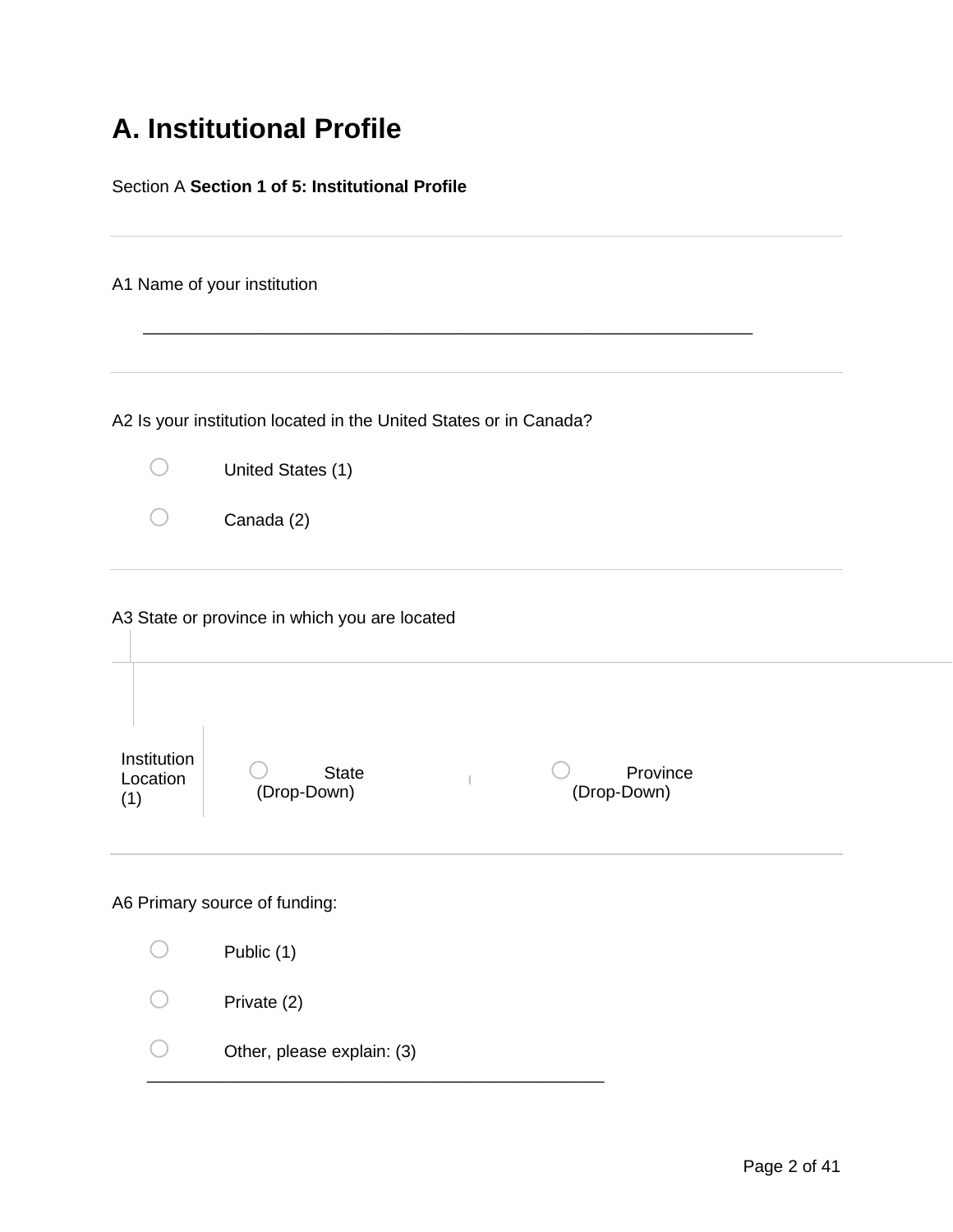A7 Is your institution best characterized as a …

| Doctoral / Research University (1) |
|------------------------------------|
| Master's College / University (2)  |
| Baccalaureate College (3)          |
| Community College (4)              |
| Other, please specify: (5)         |
|                                    |

A4 We define "Classics" as the study and teaching of the languages, literatures, art, architecture, culture, philosophy or history of the ancient Greek and Roman worlds. How many Classics programs or departments are there with distinct leaders/directors at your institution?

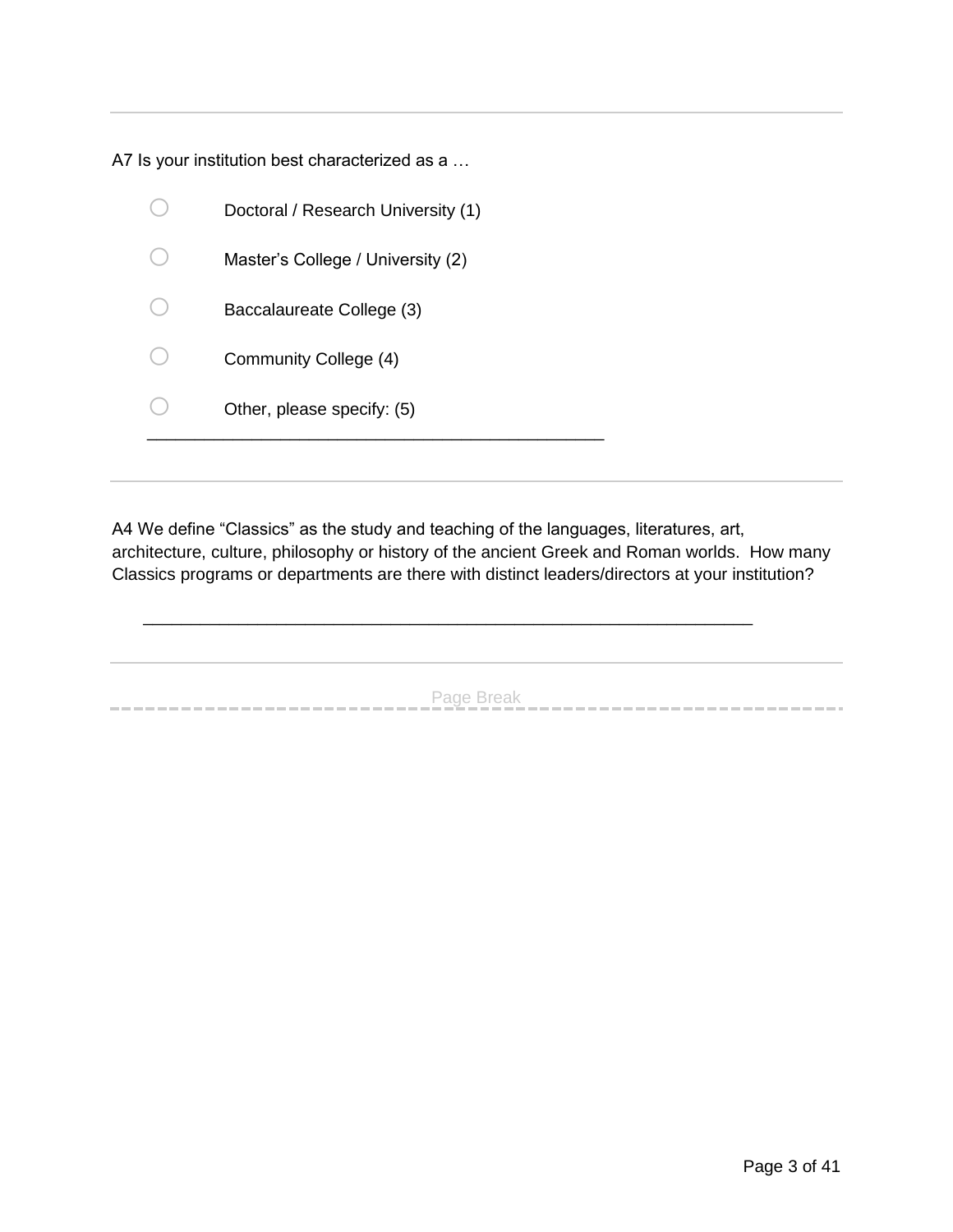A5 Department name, contact name, and email address for each Classics program or department at your institution

| Program/Department 1 (1)   |
|----------------------------|
| Program/Department 2 (2)   |
| Program/Department 3 (3)   |
| Program/Department 4 (4)   |
| Program/Department 5 (5)   |
| Program/Department 6 (6)   |
| Program/Department 7 (7)   |
| Program/Department 8 (8)   |
| Program/Department 9 (9)   |
| Program/Department 10 (10) |
|                            |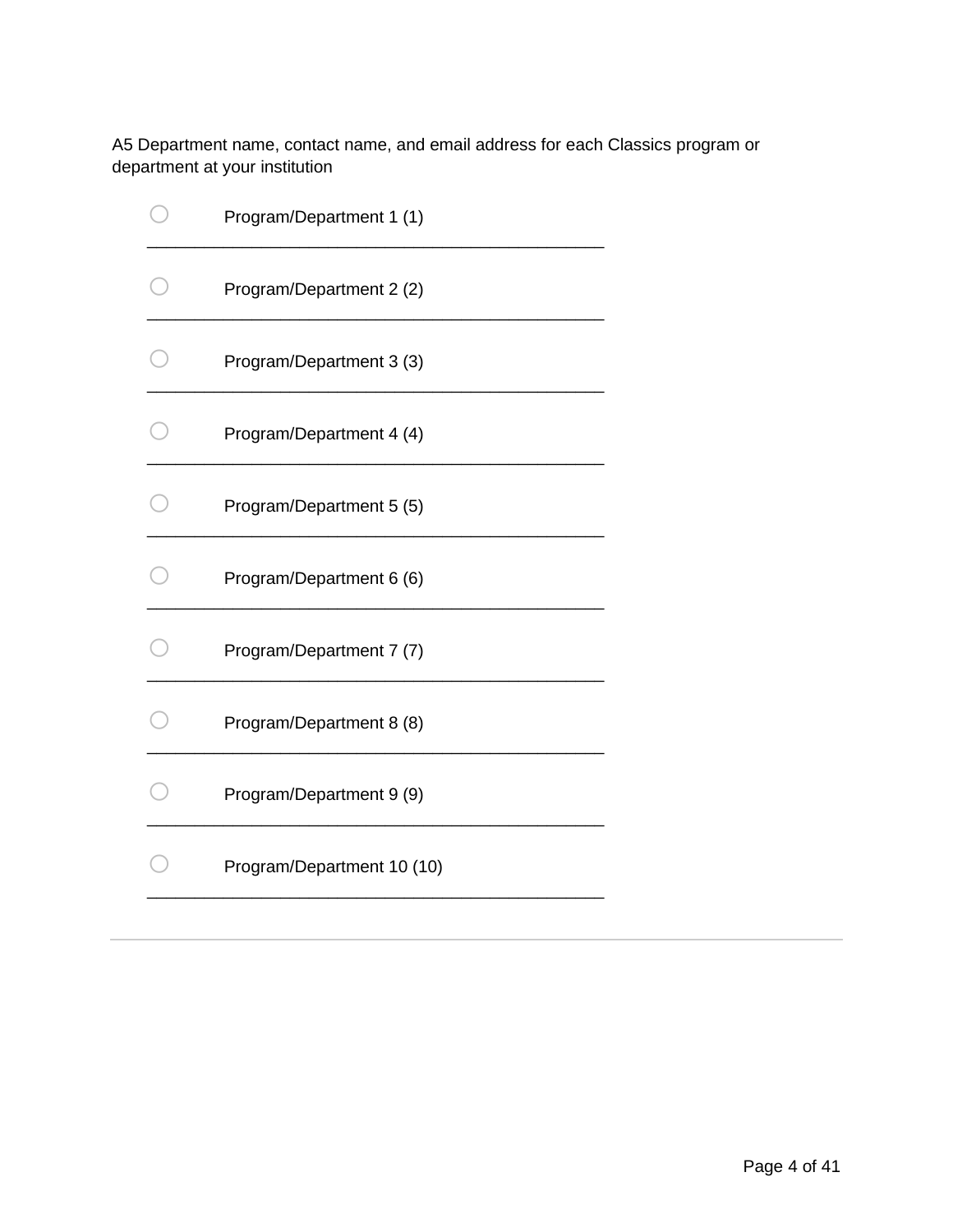A8 Does your institution offer teacher certification in your state or province to undergraduates in any area of classical studies?

| $\left( \quad \right)$ | Yes $(1)$           |
|------------------------|---------------------|
| $($ )                  | No(2)               |
|                        |                     |
| __                     | Page Break          |
|                        | <b>End of Block</b> |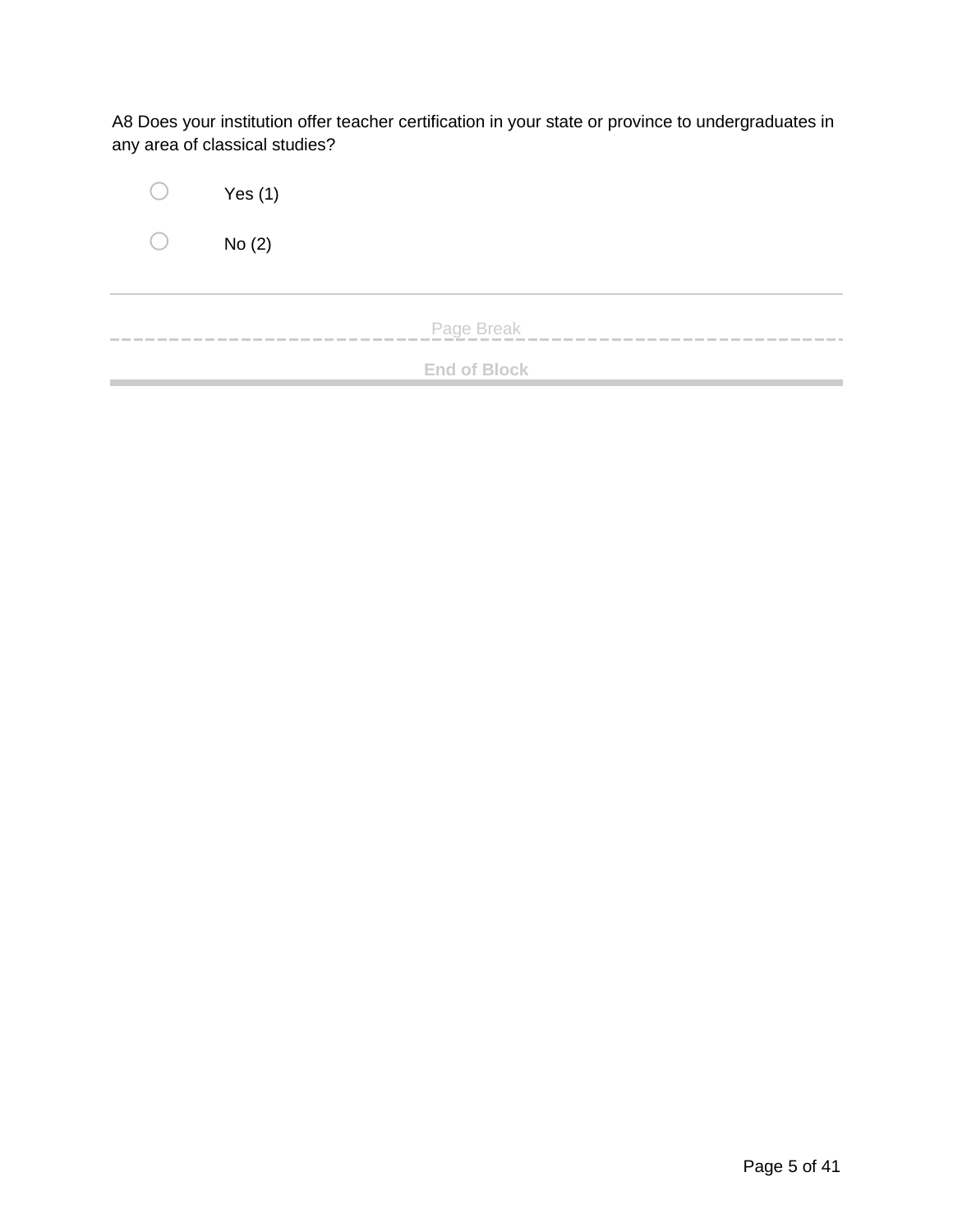### **B. Departmental Profile**

#### Section B **Section 2 of 5: Departmental Profile**

Q29 For which department(s) or program(s) are you filling out this survey?

|    | Department/Program 1 (1)   |
|----|----------------------------|
|    | Department/Program 2 (2)   |
|    | Department/Program 3 (3)   |
|    | Department/Program 4 (4)   |
|    | Department/Program 5 (5)   |
|    | Department/Program 6 (6)   |
|    | Department/Program 7 (7)   |
| r. | Department/Program 8 (8)   |
|    | Department/Program 9 (9)   |
|    | Department/Program 10 (10) |
|    |                            |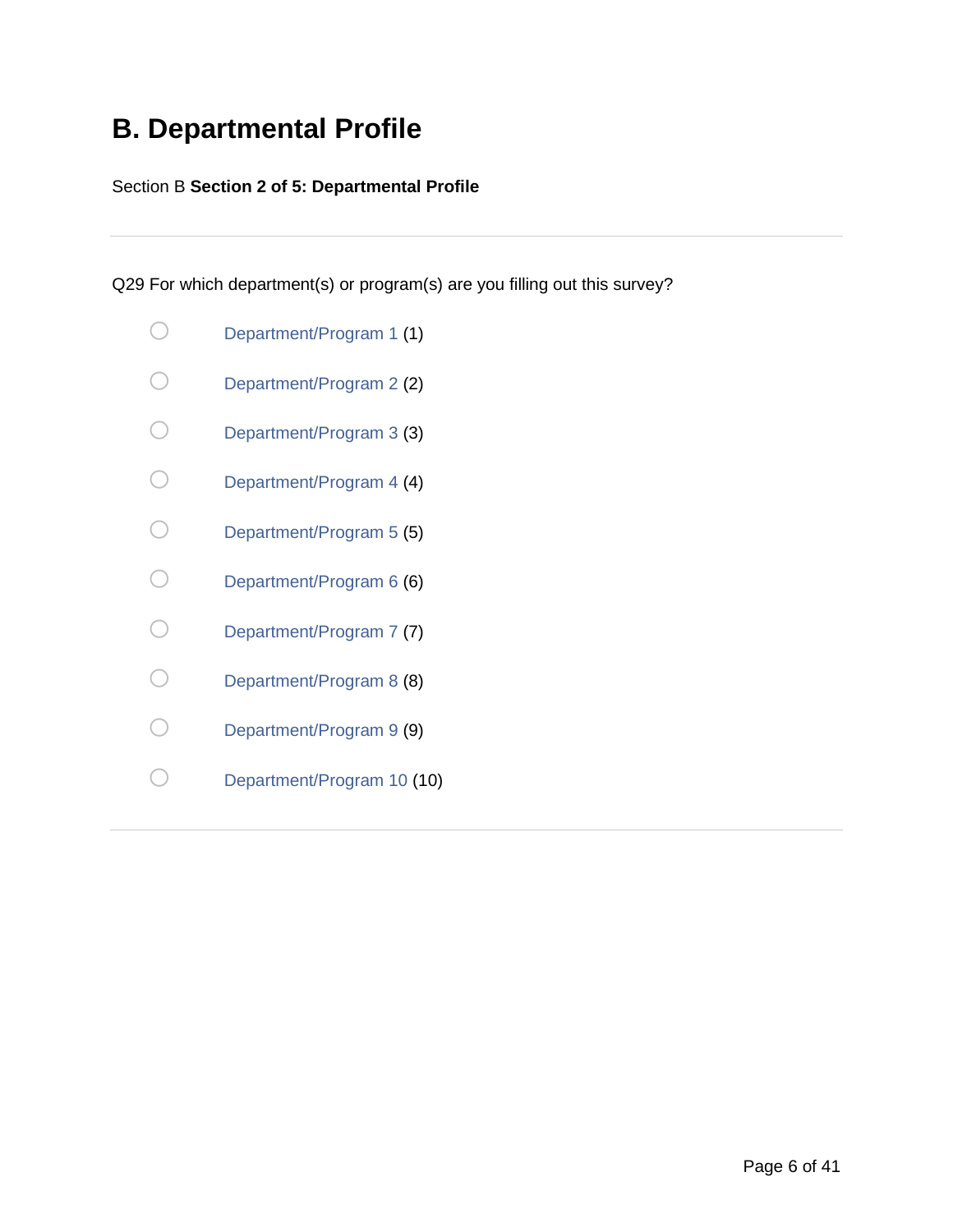|                 | B1 Is your department or program best characterized as                         |
|-----------------|--------------------------------------------------------------------------------|
|                 | Free-standing department whose central focus is classical (1)                  |
|                 | Classics combined with one or more other disciplines in a joint department (2) |
|                 | Classical Studies is an inter-departmental program (3)                         |
| or division (4) | Classical courses are taught through a humanities or social science department |
|                 | Other, please specify: (5)                                                     |
|                 |                                                                                |

B2 Does your department or program offer an undergraduate major in any branch of classical studies?

| Yes $(1)$ |
|-----------|
| No(2)     |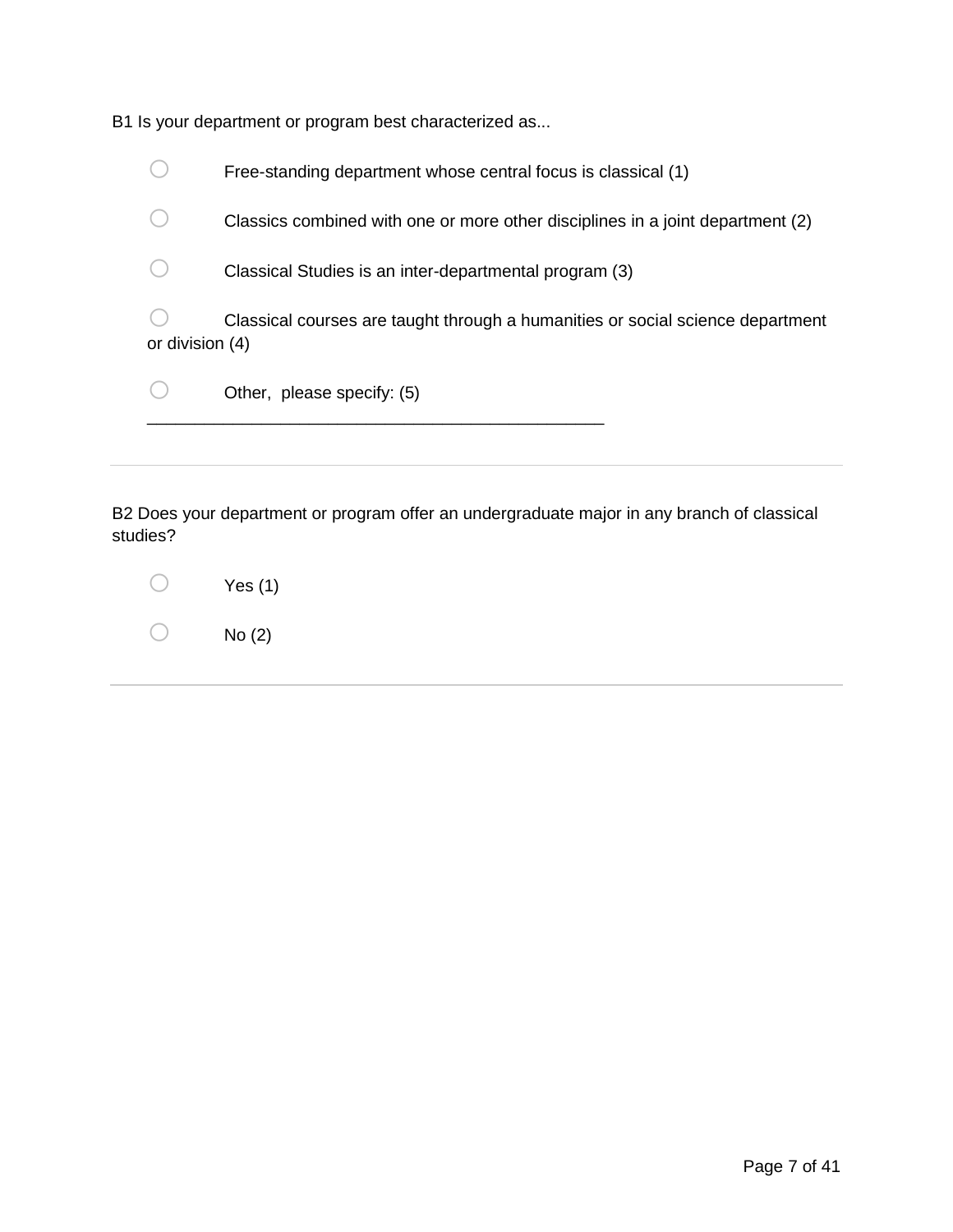| Classics (Latin and Greek) (1)                                     |
|--------------------------------------------------------------------|
| Latin $(2)$                                                        |
| Greek (3)                                                          |
| Classical Civilization and Culture (including Ancient History) (4) |
| Classical Art / Archaeology (5)                                    |
| Other, please specify: (6)                                         |

B3 In what areas of classical studies are BA degrees offered?

B4 In the 2016-17 academic year, how many undergraduates majored in any branch of classical studies?

Q66 In the 2016-17 academic year, how many undergraduates received a BA degree in any branch of classical studies?

\_\_\_\_\_\_\_\_\_\_\_\_\_\_\_\_\_\_\_\_\_\_\_\_\_\_\_\_\_\_\_\_\_\_\_\_\_\_\_\_\_\_\_\_\_\_\_\_\_\_\_\_\_\_\_\_\_\_\_\_\_\_\_\_

\_\_\_\_\_\_\_\_\_\_\_\_\_\_\_\_\_\_\_\_\_\_\_\_\_\_\_\_\_\_\_\_\_\_\_\_\_\_\_\_\_\_\_\_\_\_\_\_\_\_\_\_\_\_\_\_\_\_\_\_\_\_\_\_

B6 How many of the 2016-17 majors graduating from your department or program with a BA were double majors (i.e. with a major also in another department or program?)

\_\_\_\_\_\_\_\_\_\_\_\_\_\_\_\_\_\_\_\_\_\_\_\_\_\_\_\_\_\_\_\_\_\_\_\_\_\_\_\_\_\_\_\_\_\_\_\_\_\_\_\_\_\_\_\_\_\_\_\_\_\_\_\_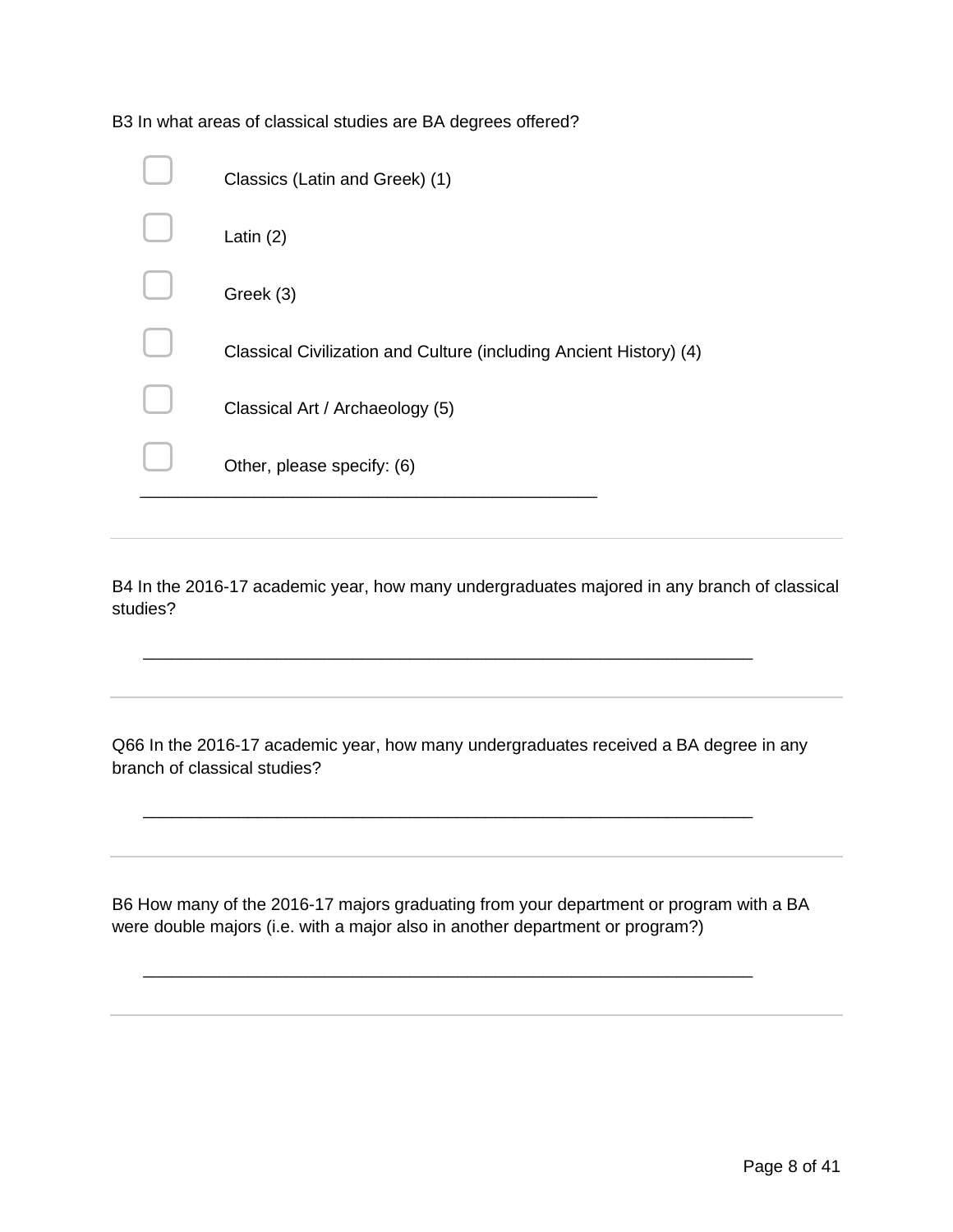B7 Does your department or program offer an undergraduate minor in any branch of classical studies?

| Yes $(1)$ |
|-----------|
| No (2)    |

B8 In the 2016-17 academic year how many individuals graduated with a minor in any branch of classical studies?

B11 Does your department or program offer a graduate degree in any branch of classical studies?

\_\_\_\_\_\_\_\_\_\_\_\_\_\_\_\_\_\_\_\_\_\_\_\_\_\_\_\_\_\_\_\_\_\_\_\_\_\_\_\_\_\_\_\_\_\_\_\_\_\_\_\_\_\_\_\_\_\_\_\_\_\_\_\_

| Yes $(1)$ |
|-----------|
| No(2)     |

B12 What graduate degrees in Classical Studies are offered?

| MAT / M.Ed. (1)     |
|---------------------|
| Terminal MA (2)     |
| Non-terminal MA (3) |
| PhD(4)              |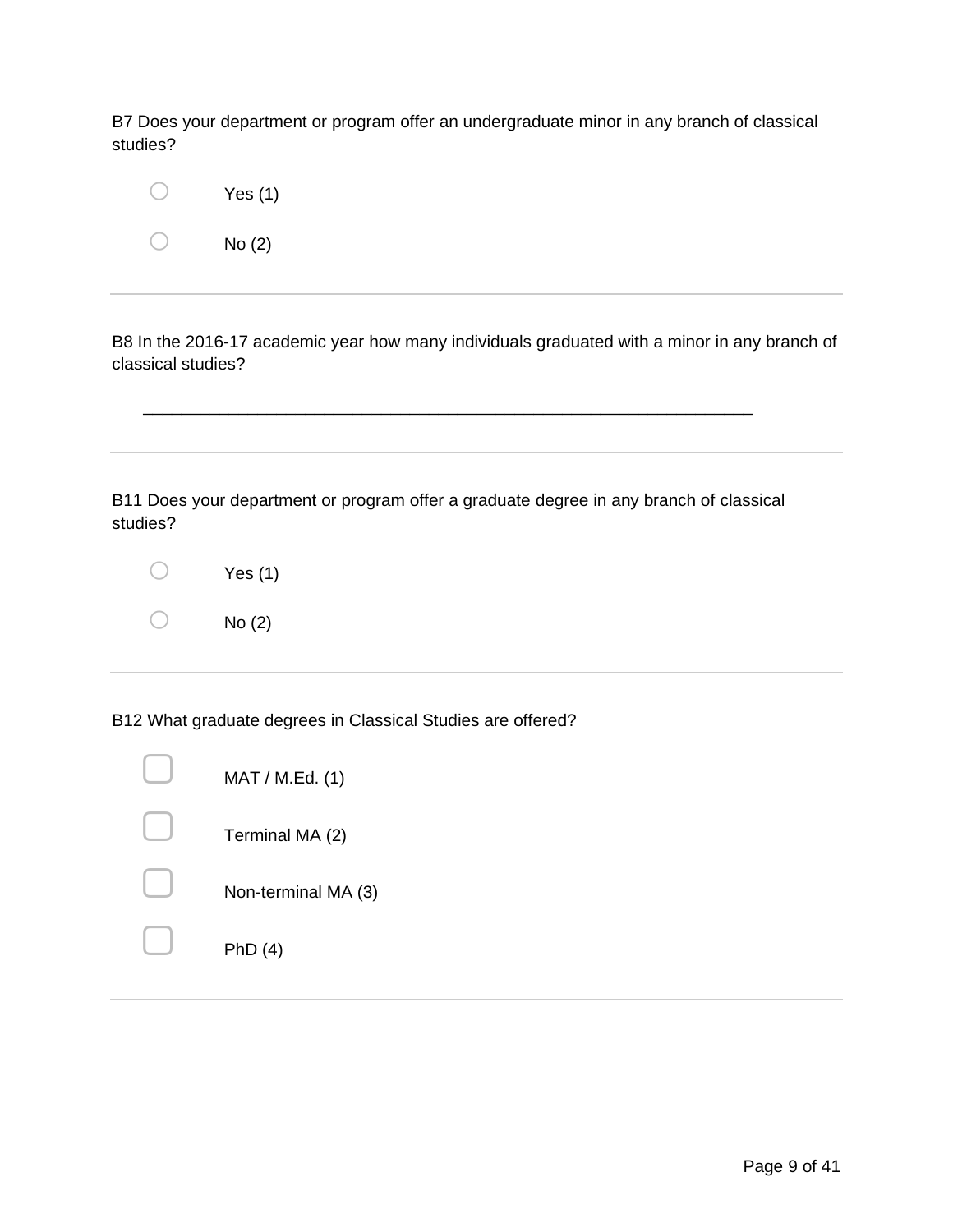B13 In the 2016-17 academic year, how many graduate students were enrolled in a degree program in any branch of classical studies in your department / program?

\_\_\_\_\_\_\_\_\_\_\_\_\_\_\_\_\_\_\_\_\_\_\_\_\_\_\_\_\_\_\_\_\_\_\_\_\_\_\_\_\_\_\_\_\_\_\_\_\_\_\_\_\_\_\_\_\_\_\_\_\_\_\_\_

 $\sim$ 

**End of Block**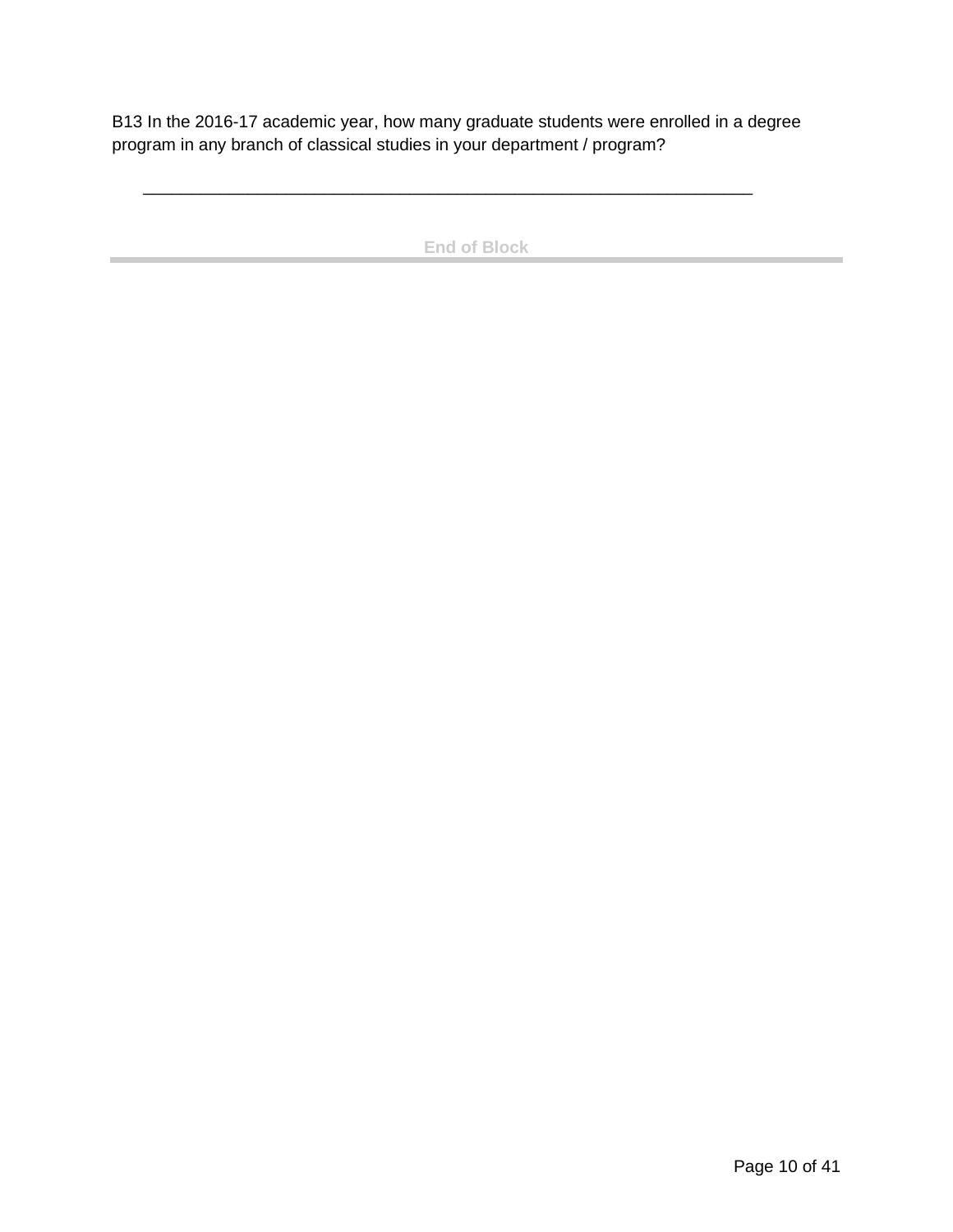### **C. Undergraduate Profile**

Section C **Section 3 of 5: Undergraduate Profile**

C3 How many undergraduate courses in any branch of classical studies did your department or program offer in the 2016-17 academic year? (Count multiple sections of the same course separately)

C4 What was the total 2016-17 enrollment in your department's or program's undergraduate courses in any branch of classical studies?

\_\_\_\_\_\_\_\_\_\_\_\_\_\_\_\_\_\_\_\_\_\_\_\_\_\_\_\_\_\_\_\_\_\_\_\_\_\_\_\_\_\_\_\_\_\_\_\_\_\_\_\_\_\_\_\_\_\_\_\_\_\_\_\_

\_\_\_\_\_\_\_\_\_\_\_\_\_\_\_\_\_\_\_\_\_\_\_\_\_\_\_\_\_\_\_\_\_\_\_\_\_\_\_\_\_\_\_\_\_\_\_\_\_\_\_\_\_\_\_\_\_\_\_\_\_\_\_\_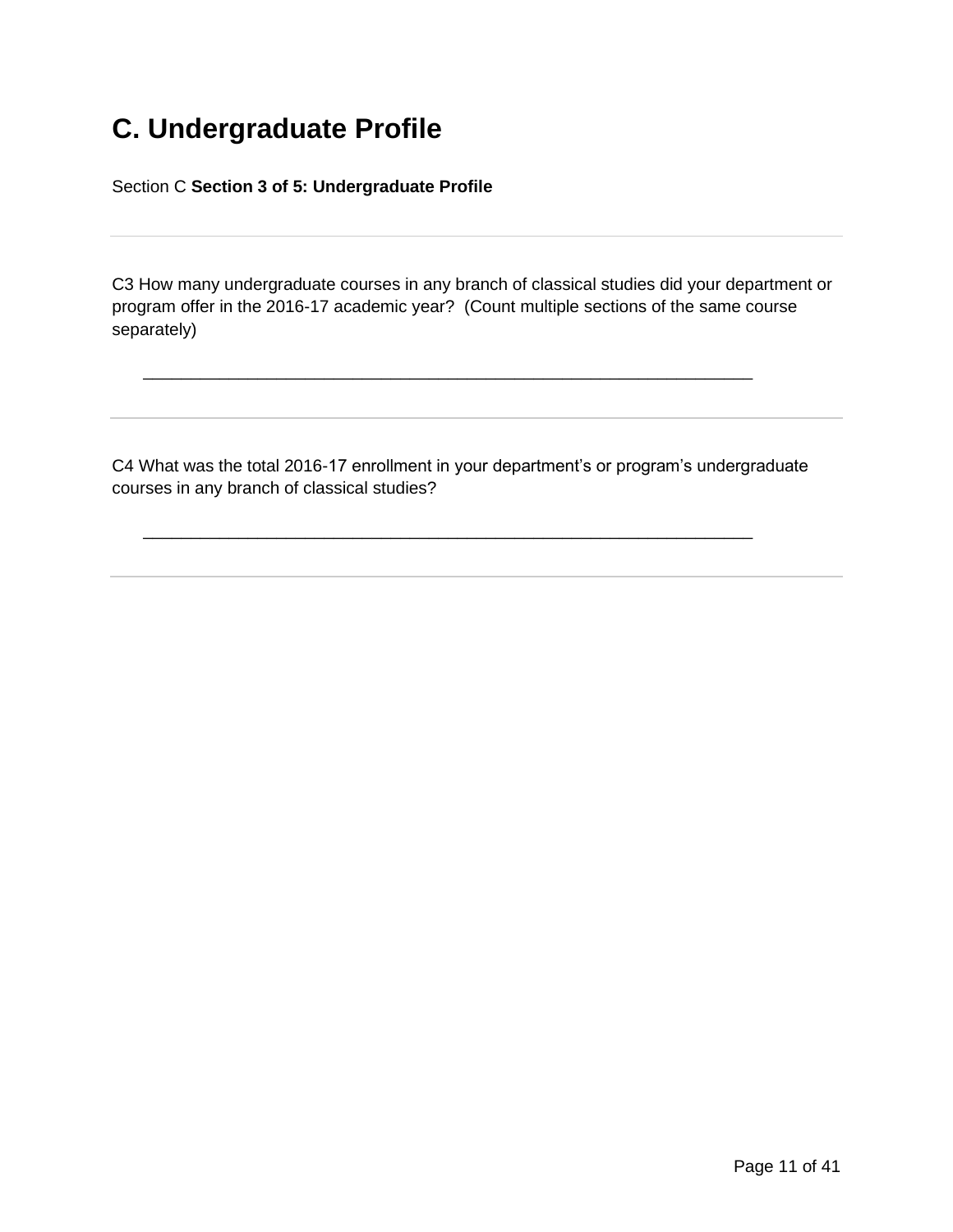C1-2 Please list total enrollment numbers in 2016-17 for courses in each of these undergraduate areas. Each course can be counted in only one area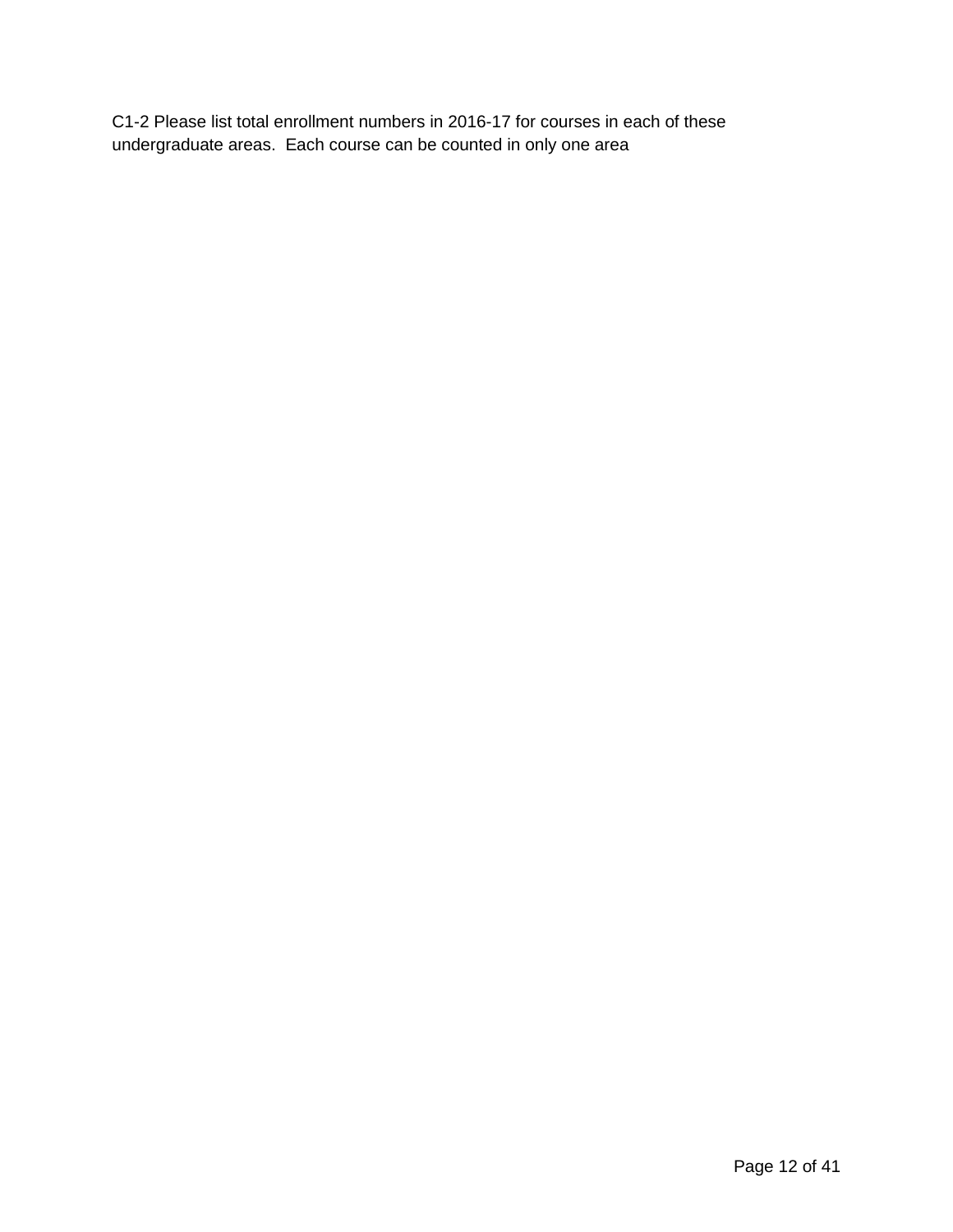|                                        | Number of Students (1) |
|----------------------------------------|------------------------|
| Introductory Latin (1)                 |                        |
| Intermediate Latin (2)                 |                        |
| Advanced Latin (3)                     |                        |
| Introductory Greek (4)                 |                        |
| Intermediate Greek (5)                 |                        |
| Advanced Greek (6)                     |                        |
| Ancient Art / Archaeology (7)          |                        |
| Ancient Gender / Sexuality Studies (8) |                        |
| Ancient History (9)                    |                        |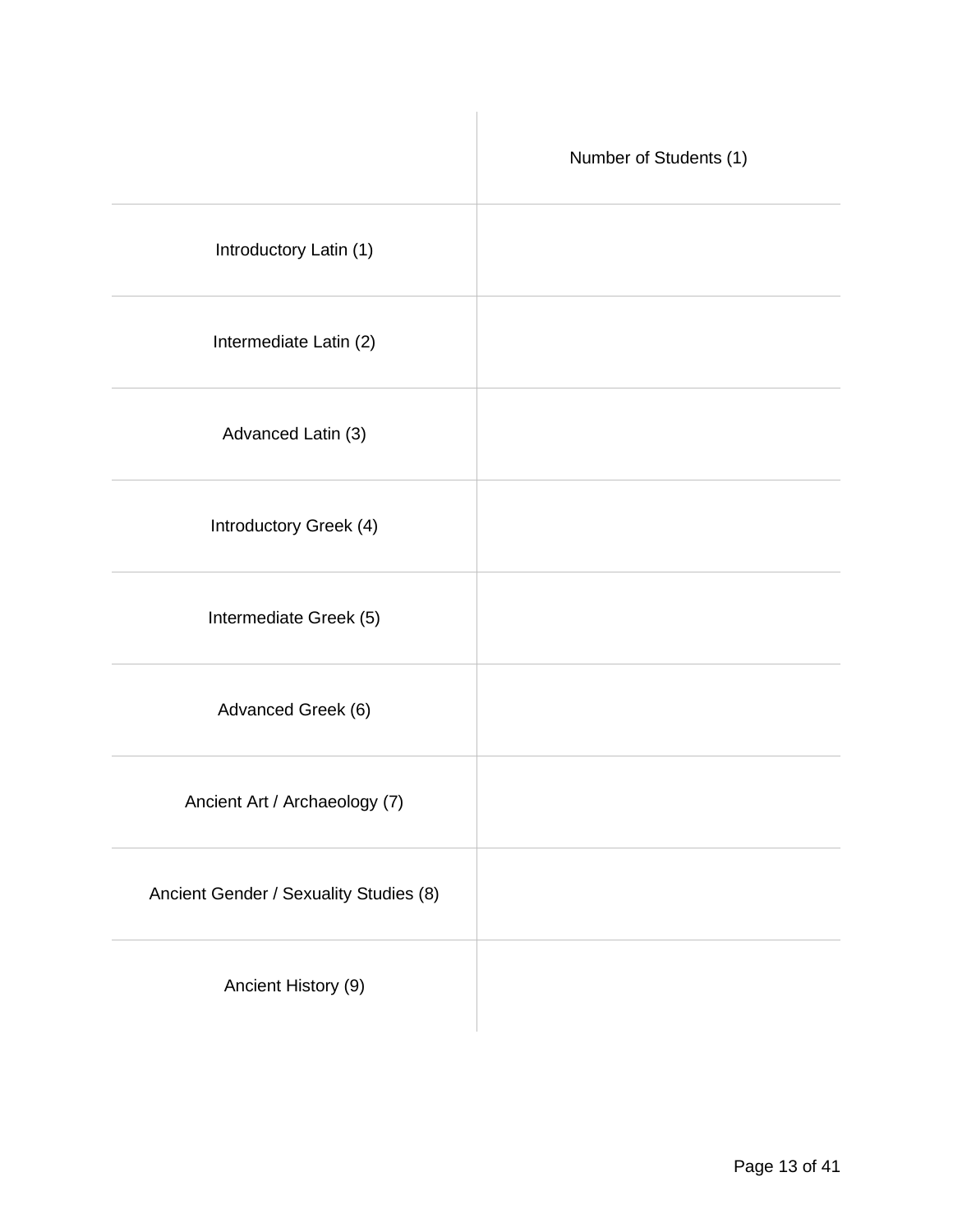| Ancient Philosophy (10)                                             |  |
|---------------------------------------------------------------------|--|
| Classical Civilization (11)                                         |  |
| Classical Literature in Translation (12)                            |  |
| Classical Mythology (13)                                            |  |
| <b>Classical Tradition (14)</b>                                     |  |
| Etymology (15)                                                      |  |
| Other undergraduate Classics course areas,<br>please describe: (16) |  |
|                                                                     |  |

Page Break

---------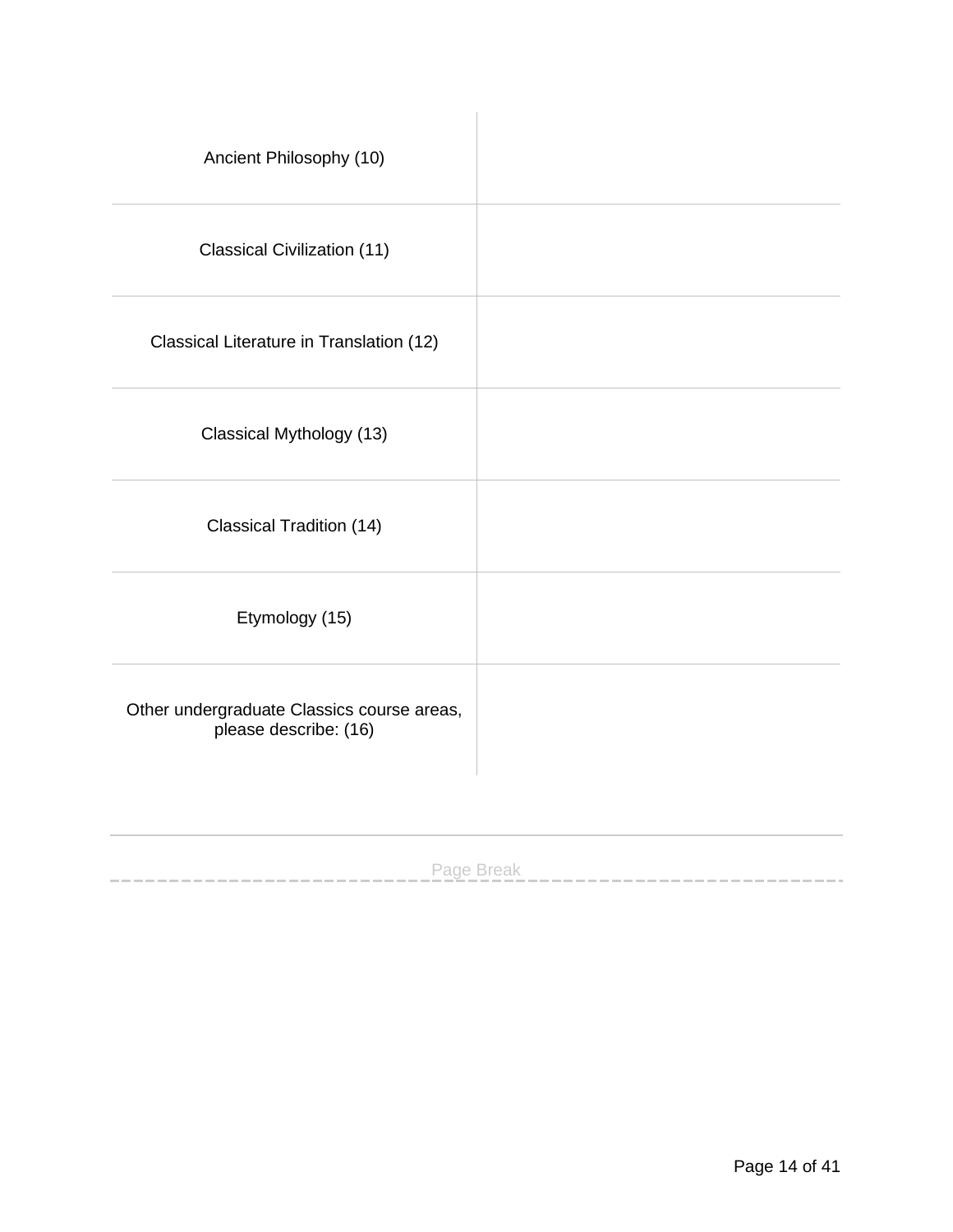B10A Does your department or program offer or participate in any of the following for undergraduate Classics majors?

| Honors program (1)                 |
|------------------------------------|
| Grants / scholarships / prizes (2) |
| Internships (3)                    |
| Associations or clubs (4)          |
|                                    |

B10B Does your department or program offer or participate in a post-bacalaureate certificate in Classics?

| Yes $(1)$ |
|-----------|
| No (2)    |

B10C Does your department or program offer or participate in weekend, evening or summer programs for precollegiate teachers?

| Yes $(1)$ |
|-----------|
| No(2)     |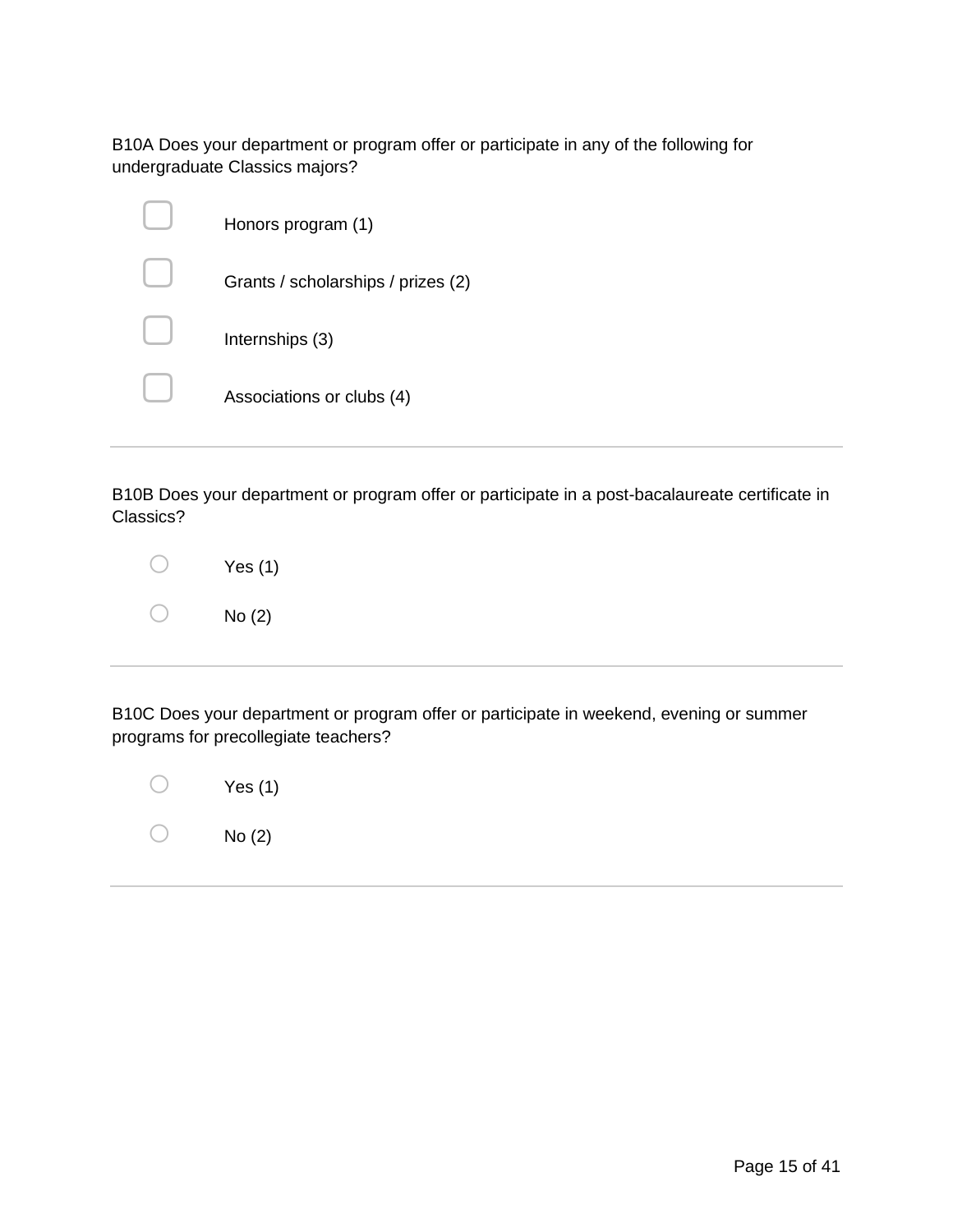B10D Does your department or program offer or participate in Classically focused…

| Study abroad (1)                                        |
|---------------------------------------------------------|
| Intensive summer program (2)                            |
| Activities with K-12 schools (3)                        |
| Continuing education (4)                                |
| Public lectures, performances, or outreach programs (5) |
| Newsletter for alumni or others (6)                     |
| Social media or blog (7)                                |
| Digital humanities projects (8)                         |
| Other, please specify (9)                               |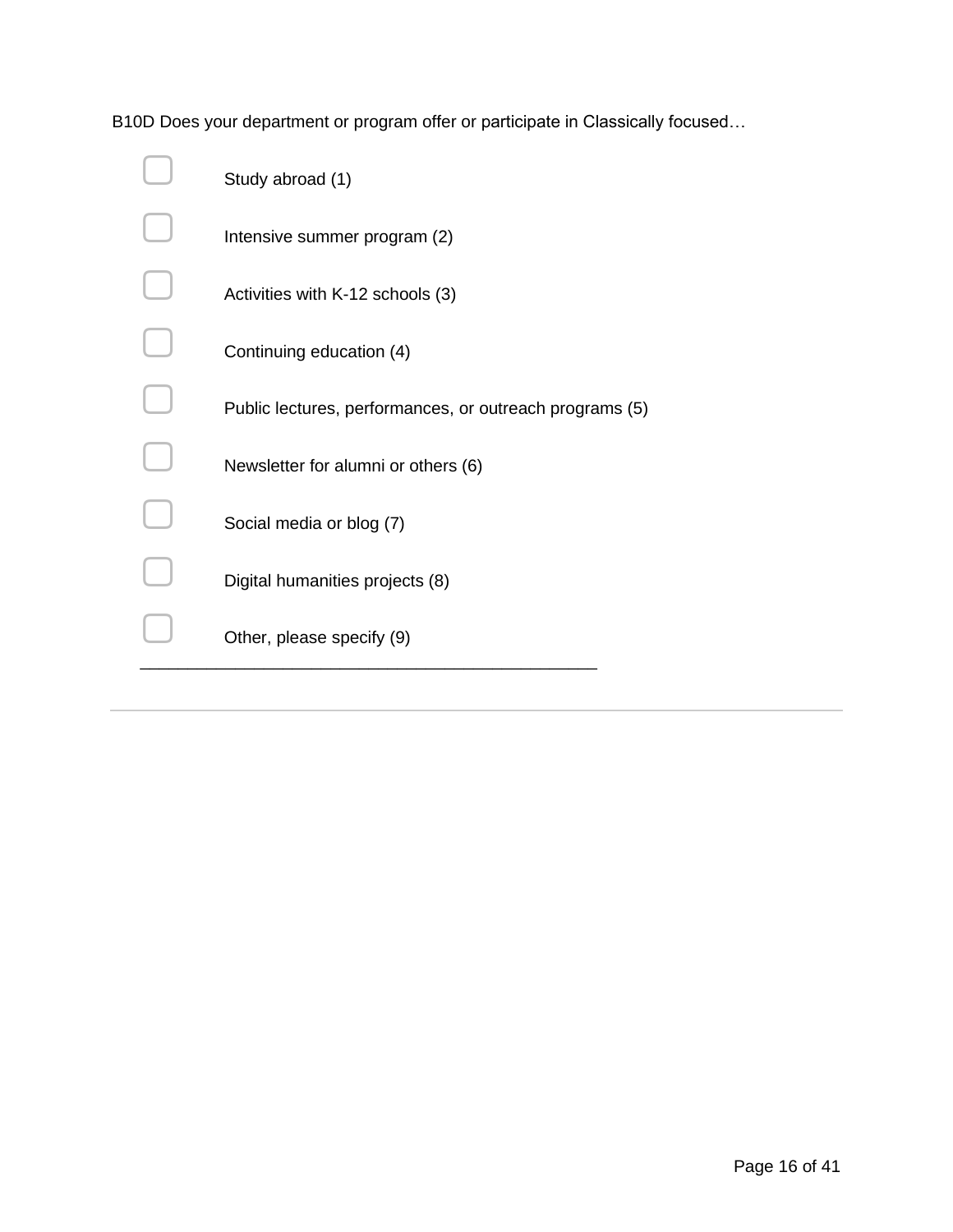| B9 Which descriptions characterize your department's or program's undergraduate teacher |  |
|-----------------------------------------------------------------------------------------|--|
| training (for K-12 levels)?                                                             |  |

| (1)            | One or more education courses taught by Classics department/program faculty.                                |
|----------------|-------------------------------------------------------------------------------------------------------------|
|                | Classics faculty act as primary advisers to undergraduates preparing for classical<br>subject teaching. (2) |
| faculty. $(3)$ | Collaboration on teacher certification program design by Classics and Education                             |
|                | No involvement by Classics faculty in any aspect of teacher training (4)                                    |
|                | Other, please describe: (5)                                                                                 |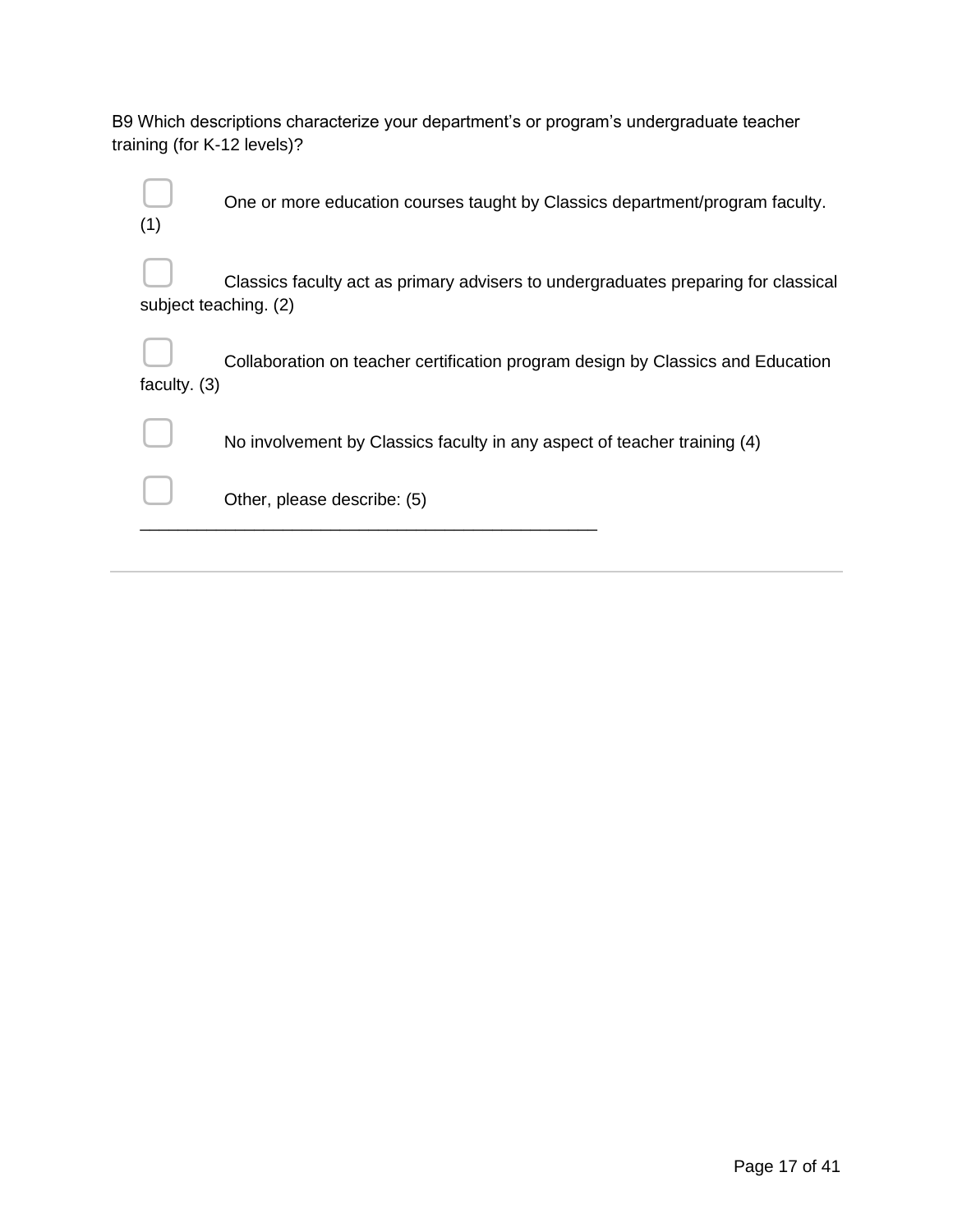B5 Earlier, you noted that \${A4/ChoiceTextEntryValue} undergraduates recieved BA degrees in classical subjects in the 2016-2017 academic year. Please provide the following demographic breakdowns for those students as best you know.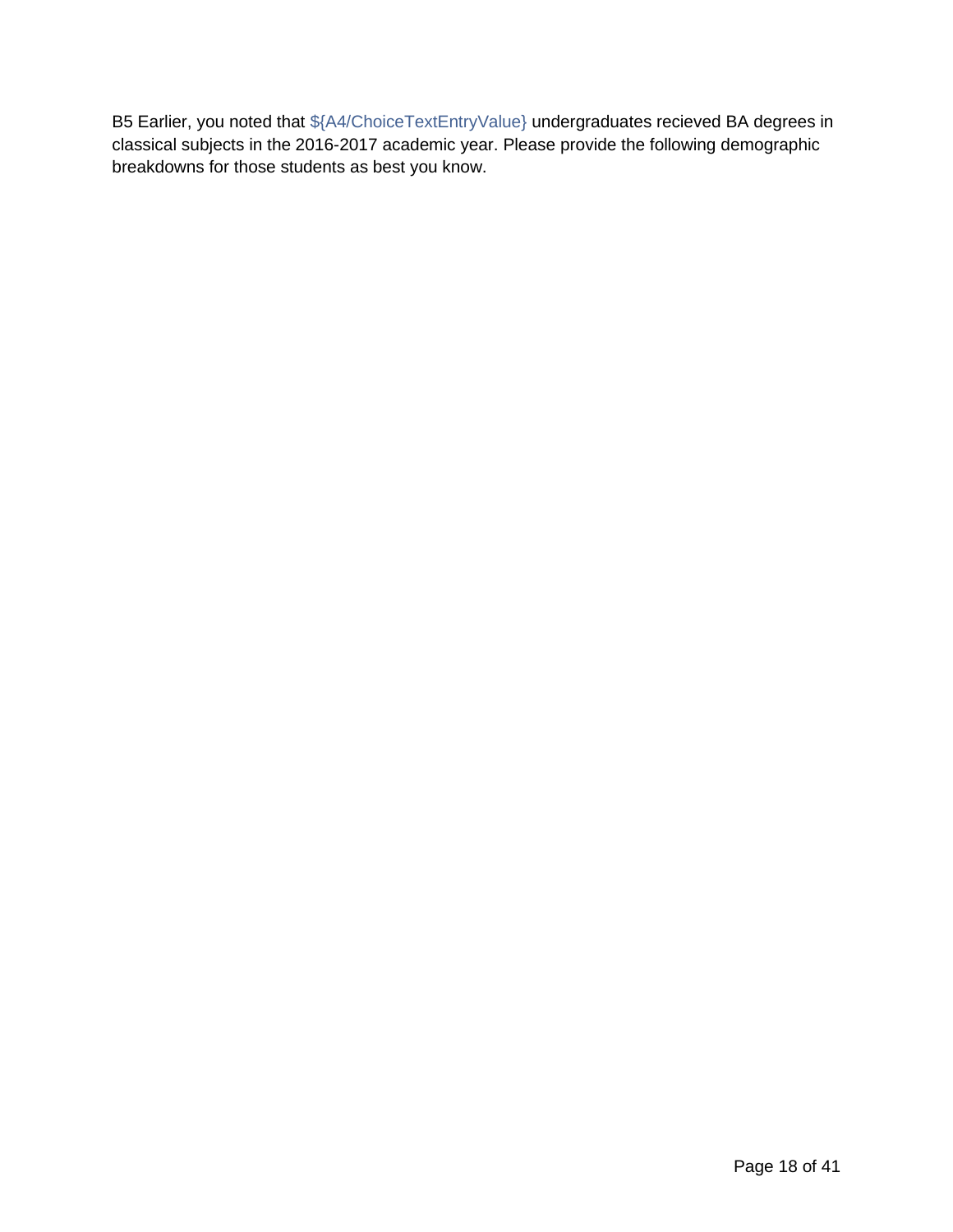|                                                                   | Gender Breakdown              |                                                      | <b>Total Degrees</b>               | Race/Ethnicity Breakdown                                         |                                                |                                                                                                                                                                    |                                                      |                                                                                    |                                               |                                           |                            |                         |                                                                  |
|-------------------------------------------------------------------|-------------------------------|------------------------------------------------------|------------------------------------|------------------------------------------------------------------|------------------------------------------------|--------------------------------------------------------------------------------------------------------------------------------------------------------------------|------------------------------------------------------|------------------------------------------------------------------------------------|-----------------------------------------------|-------------------------------------------|----------------------------|-------------------------|------------------------------------------------------------------|
|                                                                   | Fe<br>${\sf m}$<br>ale<br>(1) | Tran<br>sgen<br>der/<br>Non-<br><b>Binar</b><br>y(2) | M<br>al<br>$\mathsf e$<br>(3)<br>) | Unk<br>now<br>n/<br>Pref<br>er<br>not<br>to<br>Ans<br>wer<br>(4) | \${q://QID70/C<br>hoiceTextEntr<br>yValue} (1) | Amer<br>ican<br>India<br>n/Ala<br>ska<br>Nativ<br>e/<br>Pacifi<br>$\mathbf C$<br>Islan<br>der/<br><b>Nativ</b><br>$\boldsymbol{\mathsf{e}}$<br>Haw<br>aiian<br>(1) | A<br>si<br>$\mathsf{a}$<br>n<br>(2)<br>$\mathcal{C}$ | Bla<br>ck/<br>Afri<br>can<br>Am<br>eric<br>an/<br>Afro<br>Cari<br>bbe<br>an<br>(3) | <b>His</b><br>pan<br>ic/<br>Lati<br>nx<br>(4) | W<br>hit<br>$\mathbf e$<br>$\binom{5}{ }$ | $\circ$<br>th<br>er<br>(6) | Mu<br>Itip<br>le<br>(7) | Unk<br>now<br>n/<br>Pref<br>er<br>not<br>to<br>Ans<br>wer<br>(8) |
| Clas<br>sics<br>(Lati<br>$\mathsf n$<br>and<br>Gree<br>k)<br>(x1) |                               |                                                      |                                    |                                                                  |                                                |                                                                                                                                                                    |                                                      |                                                                                    |                                               |                                           |                            |                         |                                                                  |
| Latin<br>(x2)                                                     |                               |                                                      |                                    |                                                                  |                                                |                                                                                                                                                                    |                                                      |                                                                                    |                                               |                                           |                            |                         |                                                                  |
| Gree<br>$\sf k$<br>(x3)                                           |                               |                                                      |                                    |                                                                  |                                                |                                                                                                                                                                    |                                                      |                                                                                    |                                               |                                           |                            |                         |                                                                  |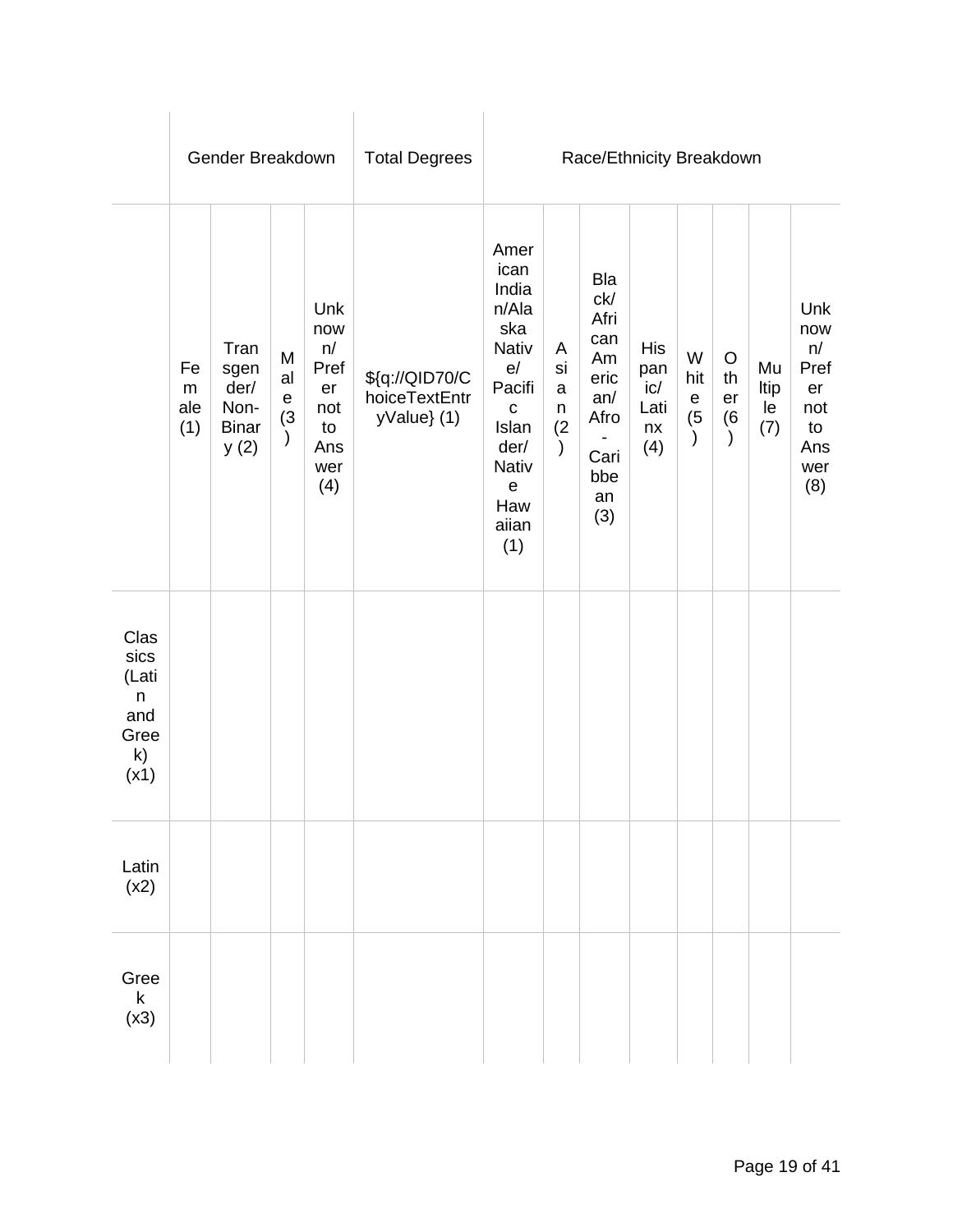| Clas<br>sical<br>Civili<br>zatio<br>$\mathsf n$<br>and<br>Cult<br>ure<br>(incl)<br>udin<br>g<br>Anci<br>ent<br>Histo<br>ry)<br>(x4) |  |  |  |  |  |  |  |
|-------------------------------------------------------------------------------------------------------------------------------------|--|--|--|--|--|--|--|
| Clas<br>sical<br>Art $/$<br>Arch<br>aeol<br>ogy<br>(x5)                                                                             |  |  |  |  |  |  |  |
| Othe<br>r,<br>plea<br>se<br>spec<br>ify:<br>(x6)                                                                                    |  |  |  |  |  |  |  |

**End of Block**

×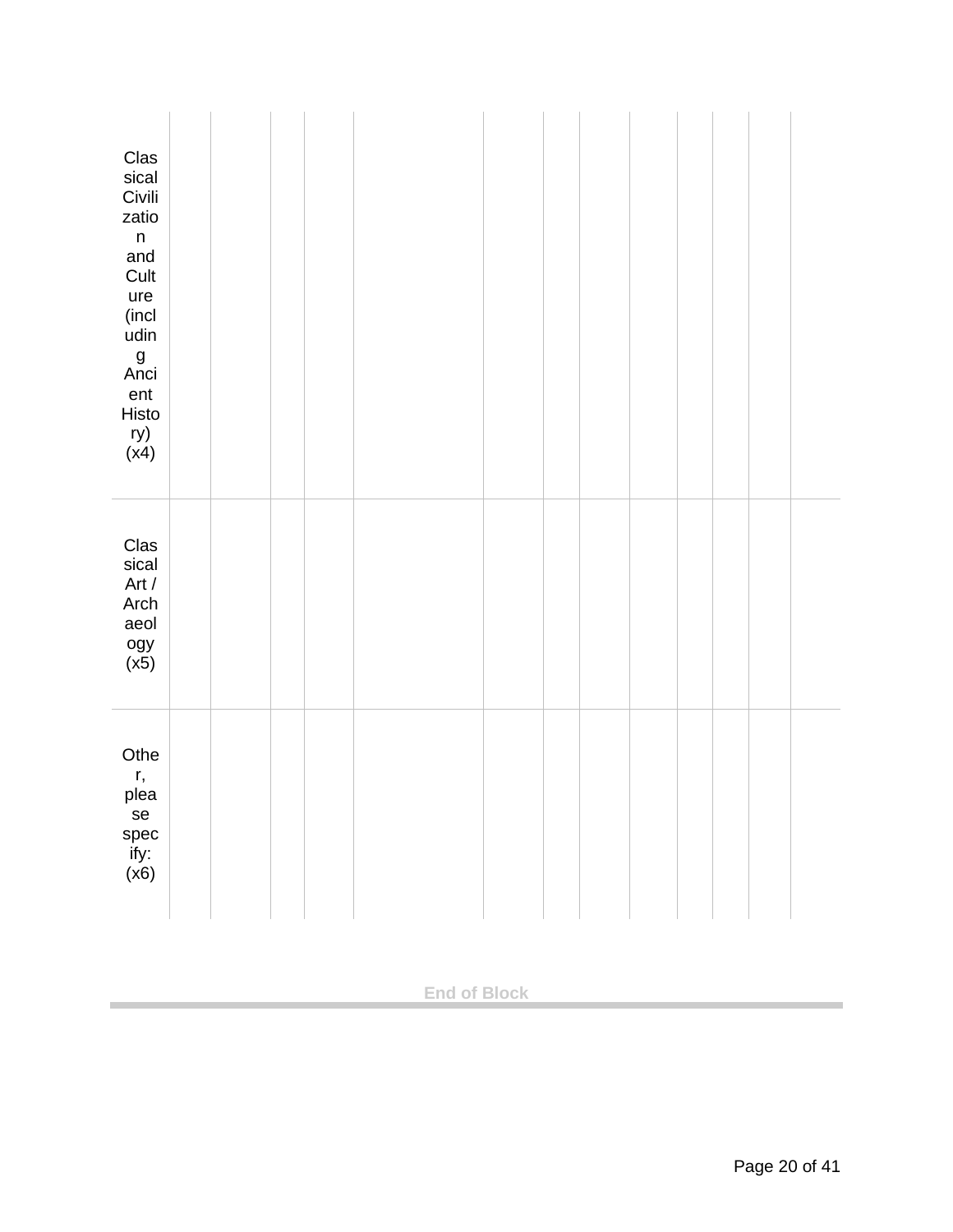#### **D. Graduate Profile**

Section D **Section 4 of 5: Graduate Profile**

D1 In the 2016-17 academic year, how many graduate courses in any branch of classical studies did your department or program offer?

\_\_\_\_\_\_\_\_\_\_\_\_\_\_\_\_\_\_\_\_\_\_\_\_\_\_\_\_\_\_\_\_\_\_\_\_\_\_\_\_\_\_\_\_\_\_\_\_\_\_\_\_\_\_\_\_\_\_\_\_\_\_\_\_

D2 What was the total 2016-17 enrollment in your department's or program's graduate courses in all branches of classical studies?

B15 How many years of financial support do you typically offer Classics PhD students ?

\_\_\_\_\_\_\_\_\_\_\_\_\_\_\_\_\_\_\_\_\_\_\_\_\_\_\_\_\_\_\_\_\_\_\_\_\_\_\_\_\_\_\_\_\_\_\_\_\_\_\_\_\_\_\_\_\_\_\_\_\_\_\_\_

\_\_\_\_\_\_\_\_\_\_\_\_\_\_\_\_\_\_\_\_\_\_\_\_\_\_\_\_\_\_\_\_\_\_\_\_\_\_\_\_\_\_\_\_\_\_\_\_\_\_\_\_\_\_\_\_\_\_\_\_\_\_\_\_

B16 Are Classics PhD students required to teach or do they have opportunities to teach, or neither?

- $\bigcirc$  Required to teach (1)
- $\bigcirc$  Opportunities to teach (2)
- $\bigcirc$  Not required and no opportunities to teach (3)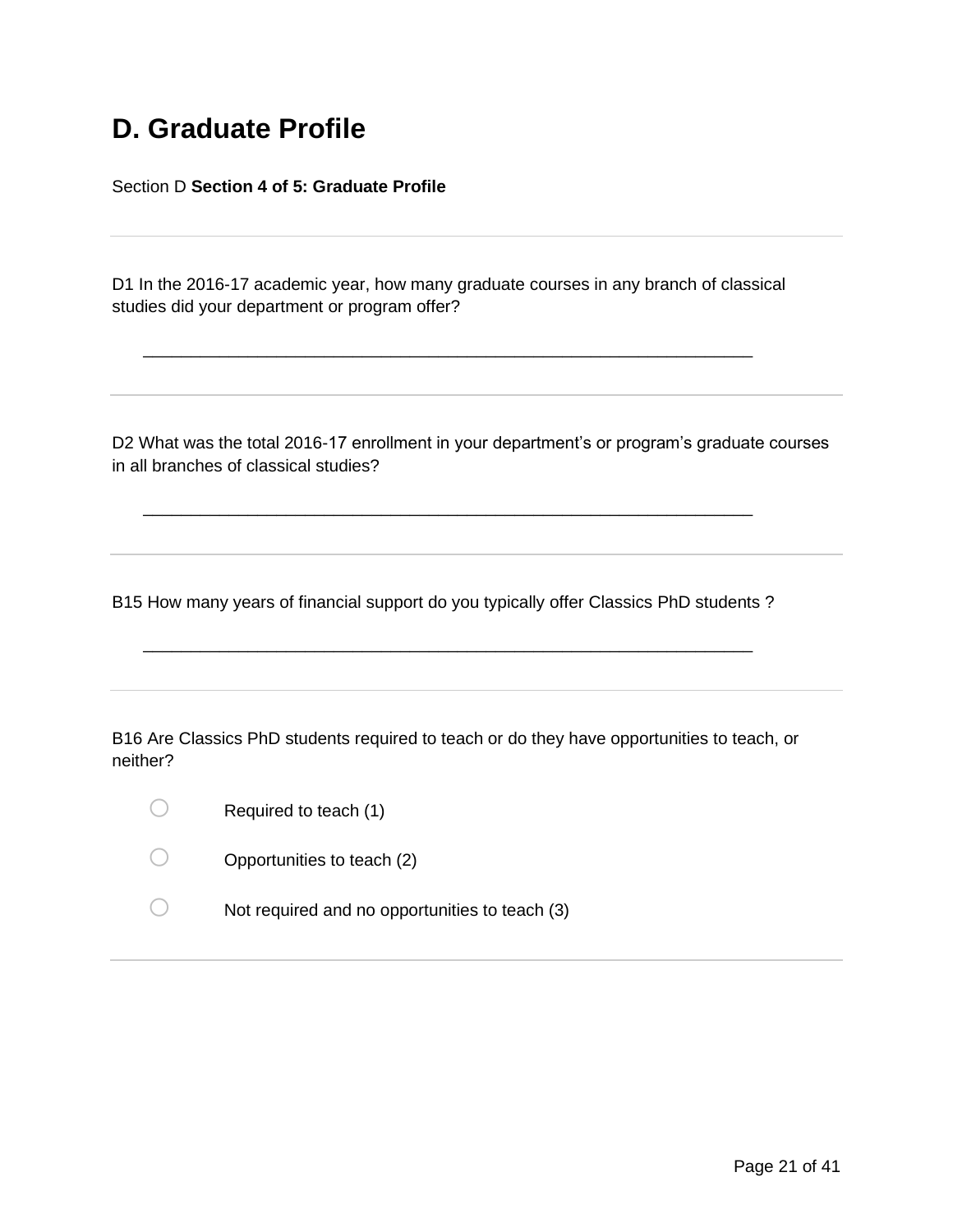| B17 Do Classics PhD students receive teaching fellowships or are they paid per course? |  |  |
|----------------------------------------------------------------------------------------|--|--|
|----------------------------------------------------------------------------------------|--|--|

| Teaching fellowship (1) |
|-------------------------|
| Payment per course (2)  |

B18A Do you offer PhD students any training to teach undergraduate students?

| Yes (1) |
|---------|
| No (2)  |

B18B Do you offer PhD students any training to teach K-12 students?

| Yes $(1)$ |
|-----------|
| No(2)     |

B19 Of total years of Classics PhD student financial support, how many years are typically funded by teaching fellowships or per-semester salary for teaching?

\_\_\_\_\_\_\_\_\_\_\_\_\_\_\_\_\_\_\_\_\_\_\_\_\_\_\_\_\_\_\_\_\_\_\_\_\_\_\_\_\_\_\_\_\_\_\_\_\_\_\_\_\_\_\_\_\_\_\_\_\_\_\_\_

Q59 Are Classics terminal MA (MAT, M.Ed. or other) students required to teach or do they have opportunities to teach, or neither?

| Required to teach (1)                          |
|------------------------------------------------|
| Opportunities to teach (2)                     |
| Not required and no opportunities to teach (3) |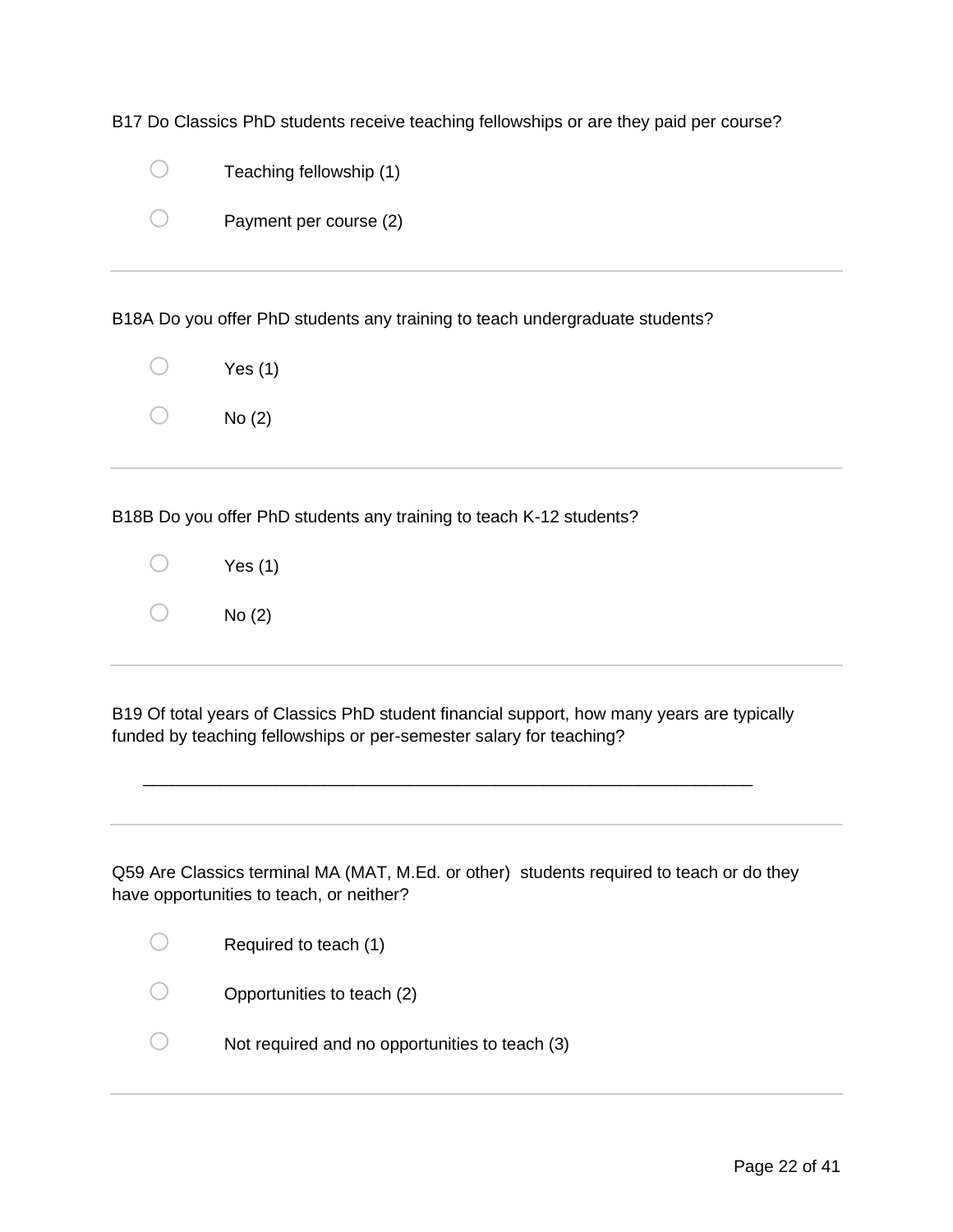Q60 Do Classics terminal MA (MAT, M.Ed. or other) receive teaching fellowships or are they paid per course?

| $\bigcirc$ | Teaching fellowship (1) |
|------------|-------------------------|
| $\cup$     | Payment per course (2)  |

Q61 Do you offer terminal MA (MAT, M.Ed. or other) students any training to teach undergraduate students?

|                   | $\bigcirc$ Yes (1) |
|-------------------|--------------------|
| $\bigcirc$ No (2) |                    |

Q62 Do you offer terminal MA (MAT, M.Ed. or other) students any training to teach K-12 students?

| Yes $(1)$ |
|-----------|
| No(2)     |

Q63 Of total years of Classics terminal MA (MAT, M.Ed. or other) student financial support, how many years are typically funded by teaching fellowships or per-semester salary for teaching?

\_\_\_\_\_\_\_\_\_\_\_\_\_\_\_\_\_\_\_\_\_\_\_\_\_\_\_\_\_\_\_\_\_\_\_\_\_\_\_\_\_\_\_\_\_\_\_\_\_\_\_\_\_\_\_\_\_\_\_\_\_\_\_\_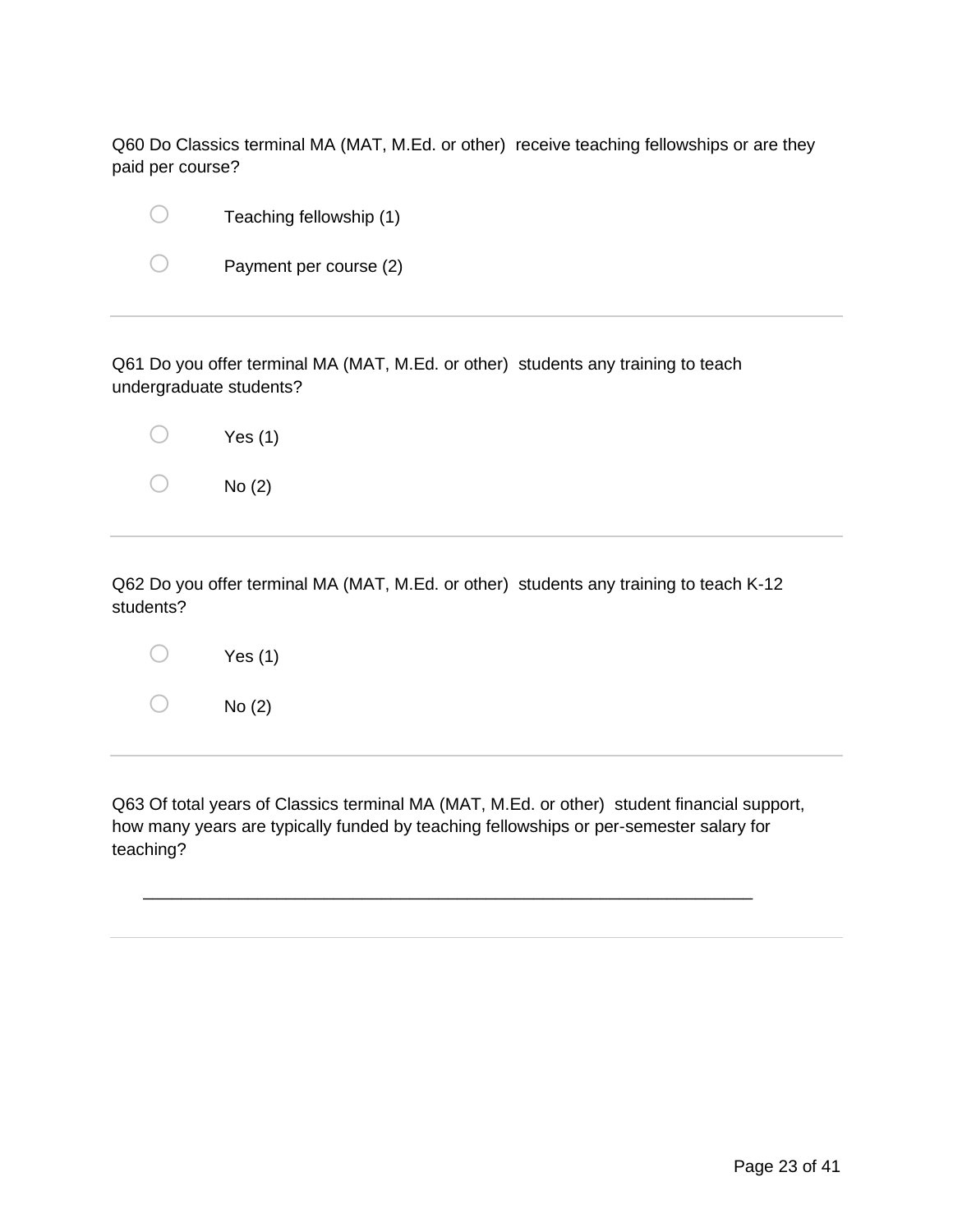B14 In 2016-7 how many students received graduate degrees in any branch of classical studies from your department / program? Please provide the total number of degrees of each type and then the demographic breakdown as best you know.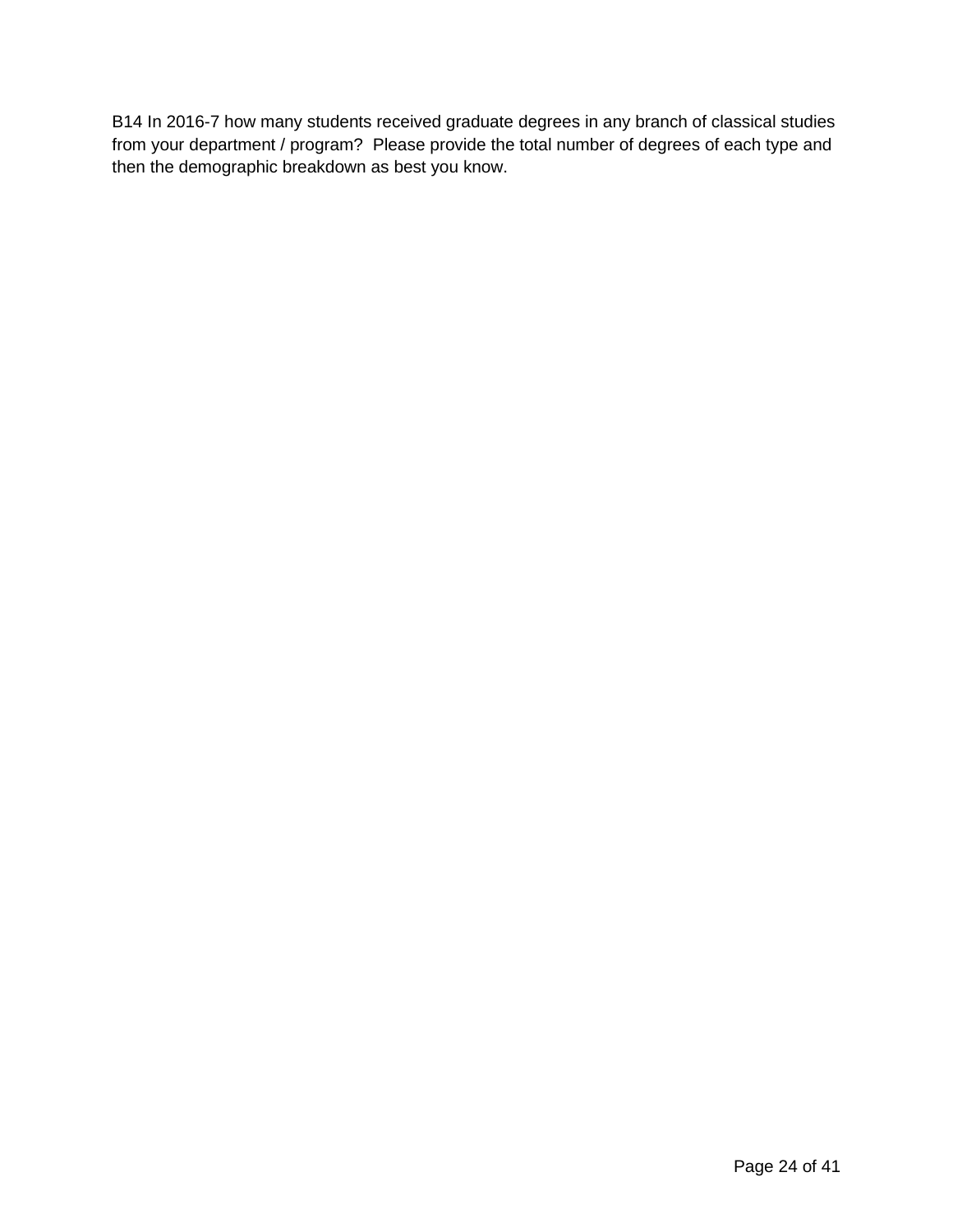|                                | Gender Breakdown                |                                                      |                                                                  | Race/Ethnicity Breakdown                                         |                                                                                                                    |                      |                                                                         |                                                       |                                 |                                        |                                    | Tot<br>al<br>Deg<br>ree<br>$\mathsf S$                           |     |
|--------------------------------|---------------------------------|------------------------------------------------------|------------------------------------------------------------------|------------------------------------------------------------------|--------------------------------------------------------------------------------------------------------------------|----------------------|-------------------------------------------------------------------------|-------------------------------------------------------|---------------------------------|----------------------------------------|------------------------------------|------------------------------------------------------------------|-----|
|                                | Fe<br>mal<br>$\mathbf e$<br>(1) | Trans<br>gende<br>r/<br>Non-<br><b>Binary</b><br>(2) | M<br>al<br>$\mathsf{e}% _{t}\left( \mathsf{e}_{t}\right)$<br>(3) | Unk<br>now<br>n/<br>Pref<br>er<br>not<br>to<br>Ans<br>wer<br>(4) | Americ<br>an<br>Indian/<br>Alaska<br>Native/<br>Pacific<br>Islande<br>r/Nativ<br>$\mathsf e$<br>Hawaii<br>an $(1)$ | As<br>ia<br>n<br>(2) | Black/<br>Africa<br>n<br>Ameri<br>can/<br>Afro-<br>Carib<br>bean<br>(3) | Hisp<br>anic<br>$\boldsymbol{I}$<br>Lati<br>nx<br>(4) | W<br>hit<br>$\mathbf{e}$<br>(5) | <b>Ot</b><br>he<br>$\mathsf{r}$<br>(6) | Mul<br>tipl<br>$\mathbf{e}$<br>(7) | Unk<br>now<br>n/<br>Pref<br>er<br>not<br>to<br>Ans<br>wer<br>(8) | (1) |
| MA<br>T/<br>M.E<br>d.<br>(x1)  |                                 |                                                      |                                                                  |                                                                  |                                                                                                                    |                      |                                                                         |                                                       |                                 |                                        |                                    |                                                                  |     |
| Ter<br>min<br>al<br>MA<br>(x2) |                                 |                                                      |                                                                  |                                                                  |                                                                                                                    |                      |                                                                         |                                                       |                                 |                                        |                                    |                                                                  |     |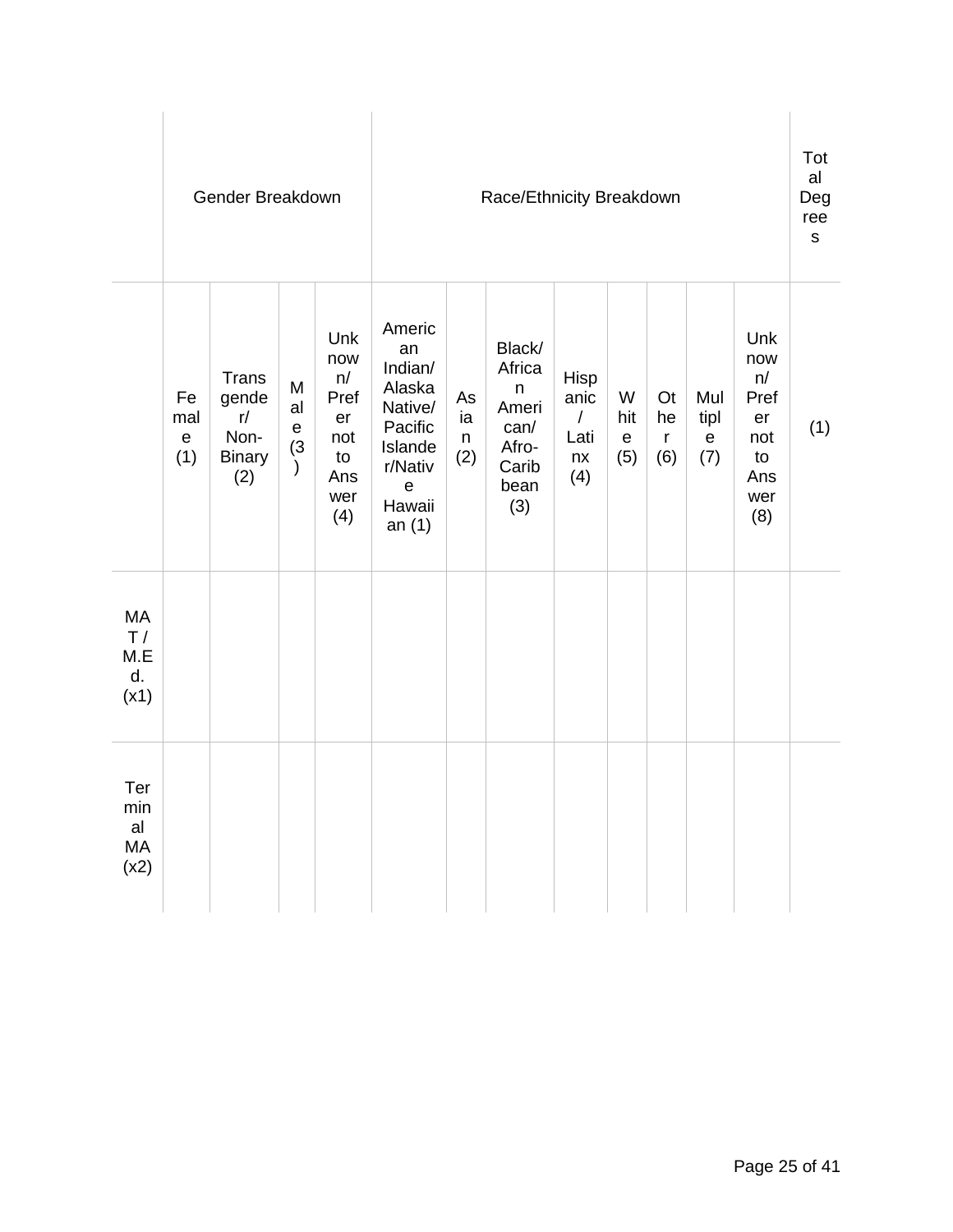| Non<br>$\overline{\phantom{a}}$<br>ter<br>$\min$<br>a<br>MA(x3) |  |  |  |  |  |  |  |
|-----------------------------------------------------------------|--|--|--|--|--|--|--|
| PhD<br>(x4)                                                     |  |  |  |  |  |  |  |

**End of Block**

 $\sim$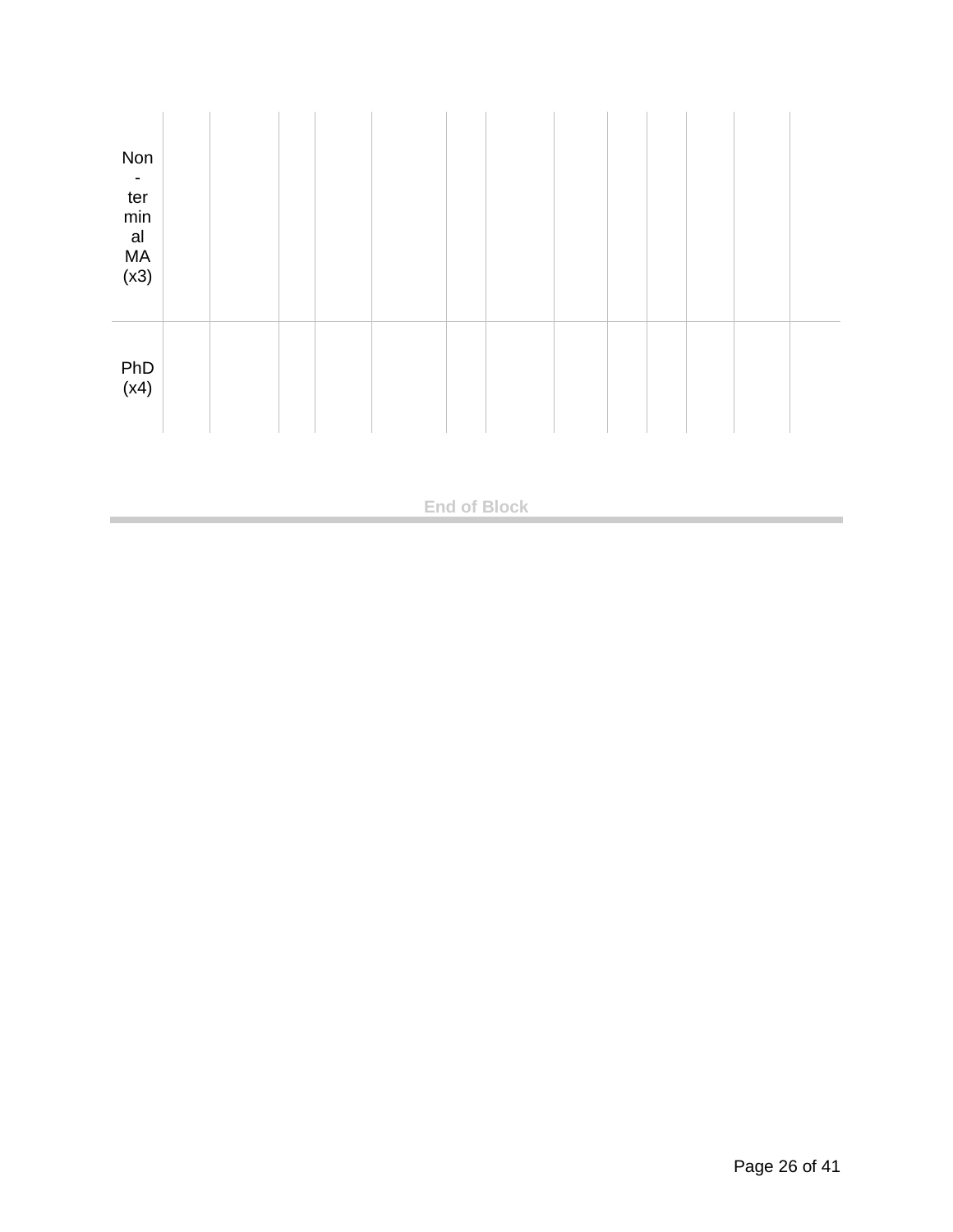### **E. Classics Faculty Profiles**

Section E **Section 5 of 5: Classics Faculty Profiles**

This section addresses all Classics faculty (including tenure-track and non-tenure-track), i.e. all who teach undergraduates and graduate students at your institution, with the exception of graduate student instructors and teaching assistants.

E1 In the 2016-17 academic year, how many Classicists taught in your department or program in the following categories? Please provide the totals and numbers for each demographic category.

Write in FTE [full-time equivalent] numbers If none, enter 0 Include faculty in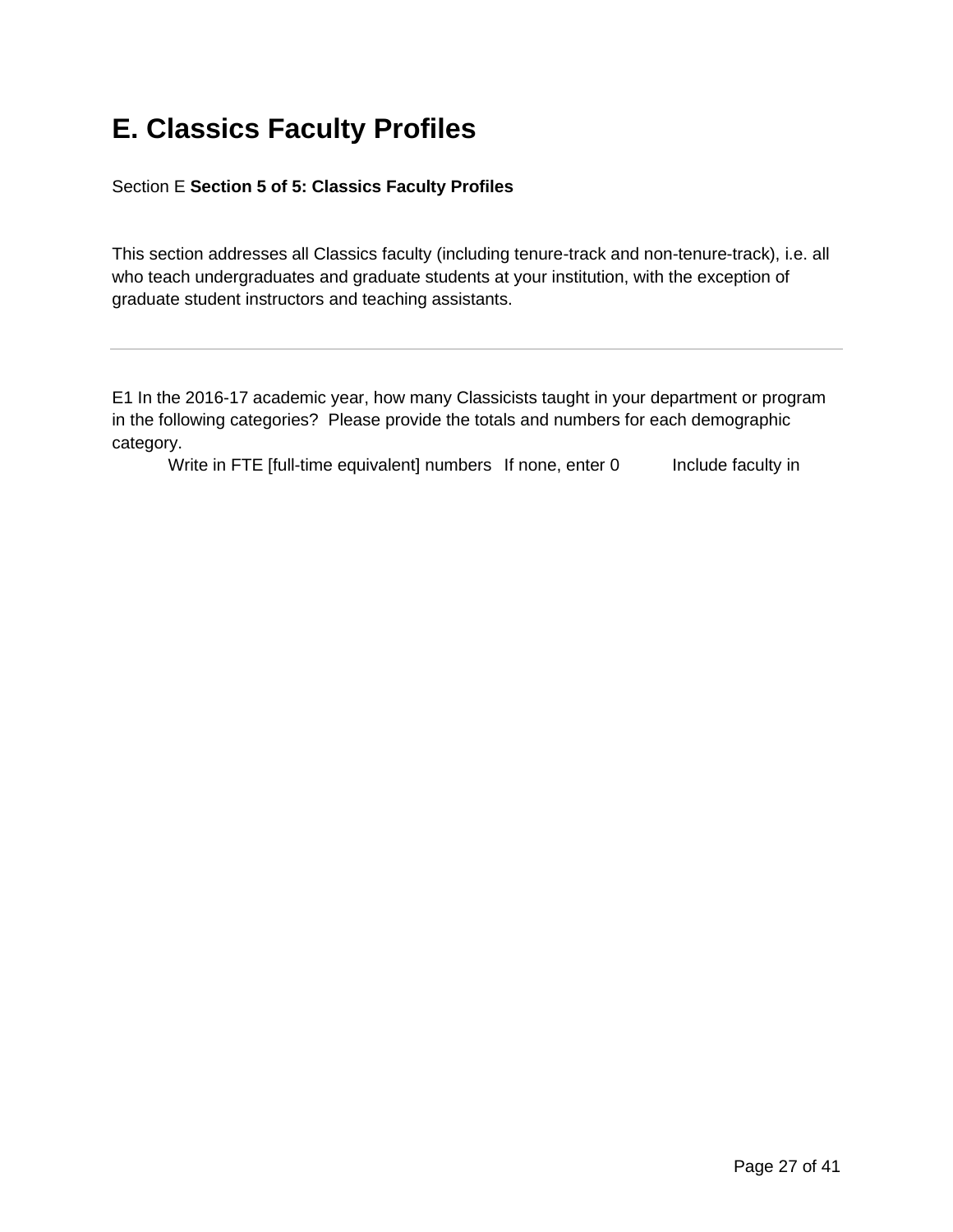phased retirement as fractions within the tenured category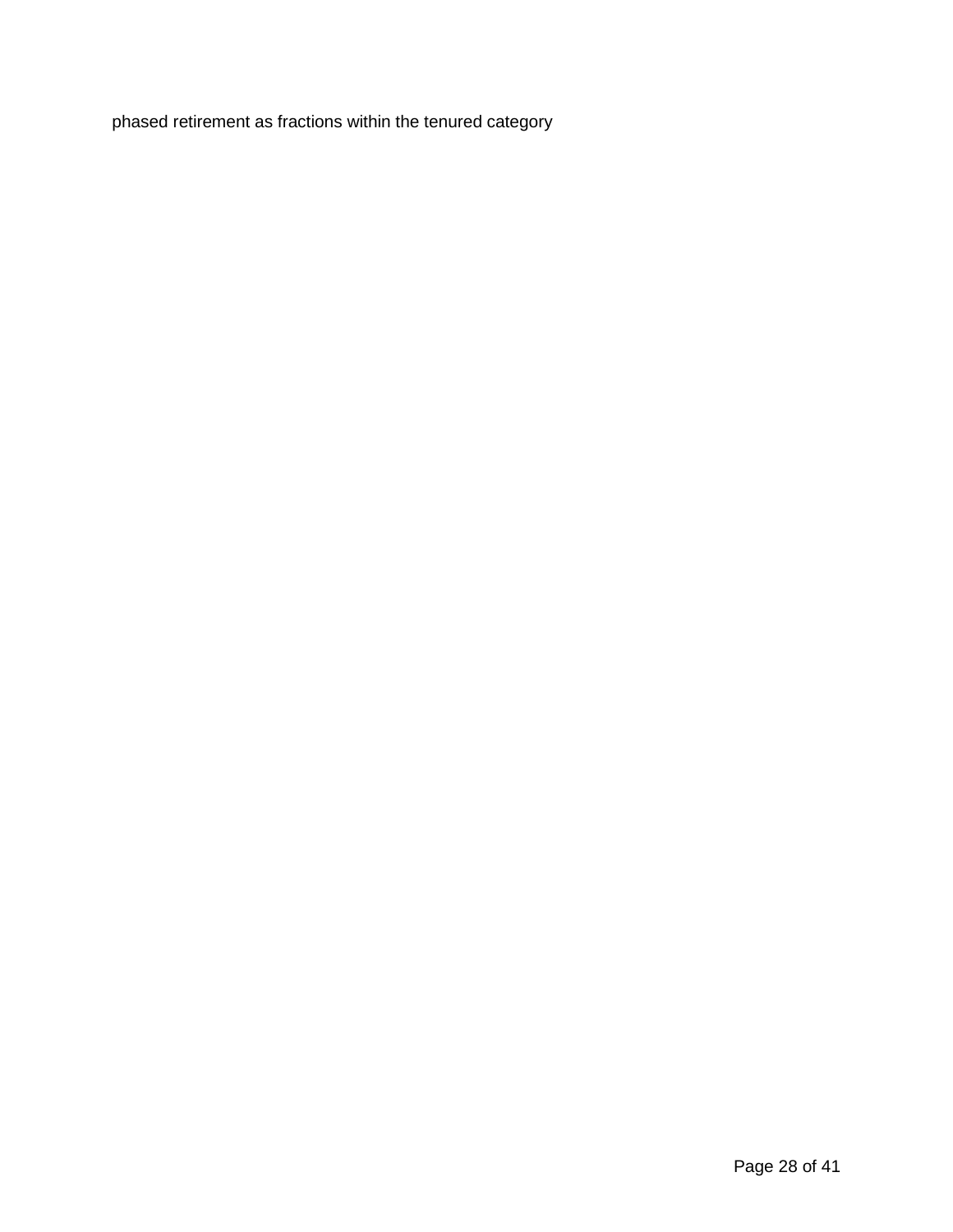|                                    | Gender Breakdown                              |                                                      |                                                | Race/Ethnicity Breakdown                                         |                                                                                                                    |                      |                                                                         |                                                 |                                |                                        |                                 | Tot<br>al<br>Fa<br>cult<br>У                                     |                  |
|------------------------------------|-----------------------------------------------|------------------------------------------------------|------------------------------------------------|------------------------------------------------------------------|--------------------------------------------------------------------------------------------------------------------|----------------------|-------------------------------------------------------------------------|-------------------------------------------------|--------------------------------|----------------------------------------|---------------------------------|------------------------------------------------------------------|------------------|
|                                    | Fe<br>mal<br>$\boldsymbol{\mathsf{e}}$<br>(1) | Trans<br>gende<br>r/<br>Non-<br><b>Binary</b><br>(2) | M<br>al<br>$\mathsf e$<br>(3)<br>$\mathcal{E}$ | Unk<br>now<br>n/<br>Pref<br>er<br>not<br>to<br>Ans<br>wer<br>(4) | Americ<br>an<br>Indian/<br>Alaska<br>Native/<br>Pacific<br>Islande<br>r/Nativ<br>$\mathbf e$<br>Hawaii<br>an $(1)$ | As<br>ia<br>n<br>(2) | Black/<br>Africa<br>n<br>Ameri<br>can/<br>Afro-<br>Carib<br>bean<br>(3) | Hisp<br>anic<br>$\sqrt{2}$<br>Lati<br>nx<br>(4) | W<br>hit<br>$\mathbf e$<br>(5) | <b>Ot</b><br>he<br>$\mathsf{r}$<br>(6) | Mul<br>tipl<br>${\bf e}$<br>(7) | Unk<br>now<br>n/<br>Pref<br>er<br>not<br>to<br>Ans<br>wer<br>(8) | (1)<br>$\lambda$ |
| Tenu<br>red<br>(1)                 |                                               |                                                      |                                                |                                                                  |                                                                                                                    |                      |                                                                         |                                                 |                                |                                        |                                 |                                                                  |                  |
| Tenu<br>re-<br><b>Trac</b><br>k(2) |                                               |                                                      |                                                |                                                                  |                                                                                                                    |                      |                                                                         |                                                 |                                |                                        |                                 |                                                                  |                  |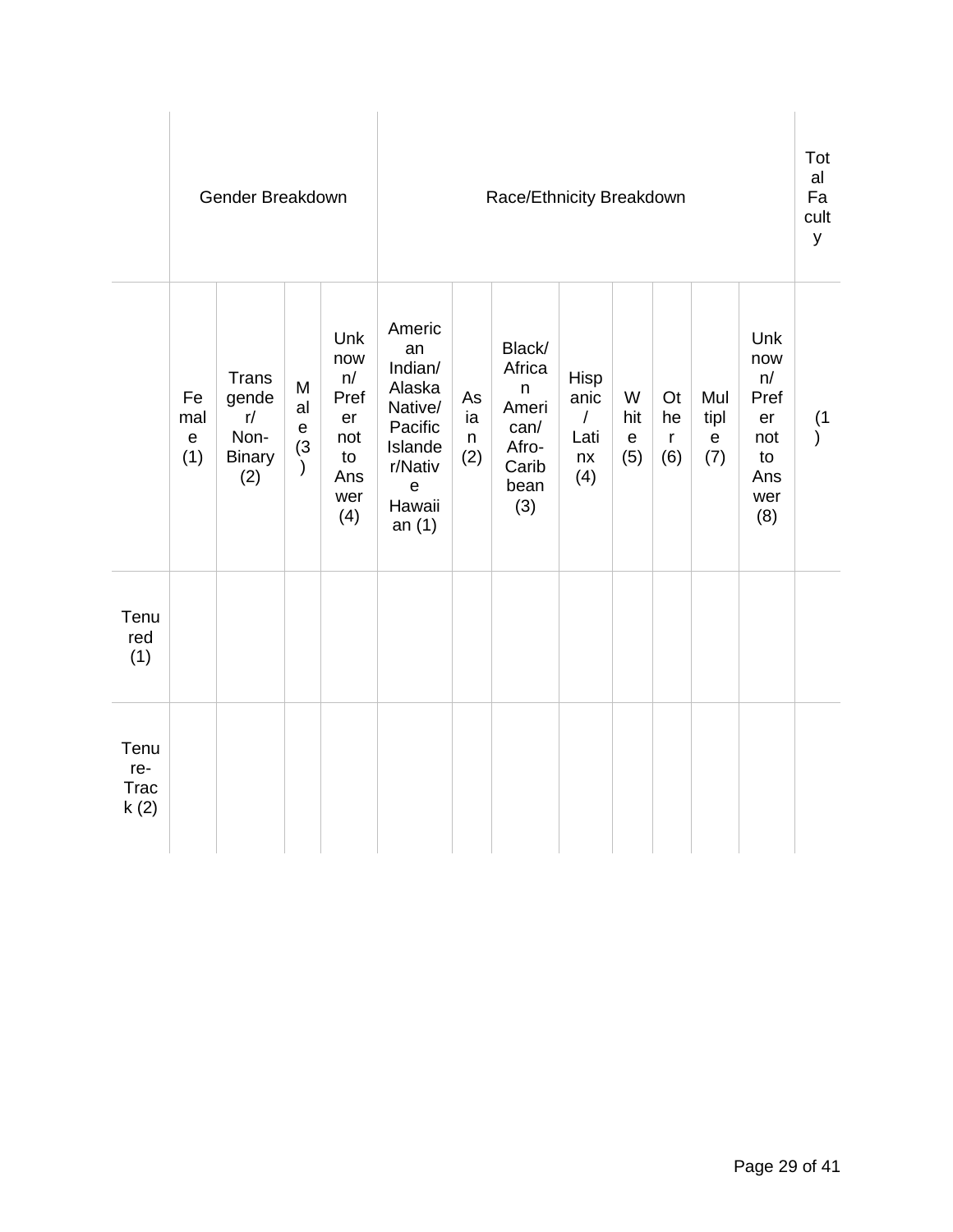| Full-<br>time<br>non-<br>tenur<br>$\mathsf{e}% _{t}\left( t\right)$<br>track<br>on<br>rene<br>wabl<br>$\mathsf e$<br>contr<br>acts<br>(3)         |  |  |  |  |  |  |  |
|---------------------------------------------------------------------------------------------------------------------------------------------------|--|--|--|--|--|--|--|
| Full-<br>time<br>non-<br>tenur<br>$\mathsf e$<br>track<br>on<br>non-<br>rene<br>wabl<br>$\mathsf{e}% _{t}\left( t\right)$<br>contr<br>acts<br>(4) |  |  |  |  |  |  |  |
| Part-<br>$time$<br>(5)                                                                                                                            |  |  |  |  |  |  |  |

E1.i In the 2016-17 academic year, how many part-time Classics faculty had doctoral degrees?

\_\_\_\_\_\_\_\_\_\_\_\_\_\_\_\_\_\_\_\_\_\_\_\_\_\_\_\_\_\_\_\_\_\_\_\_\_\_\_\_\_\_\_\_\_\_\_\_\_\_\_\_\_\_\_\_\_\_\_\_\_\_\_\_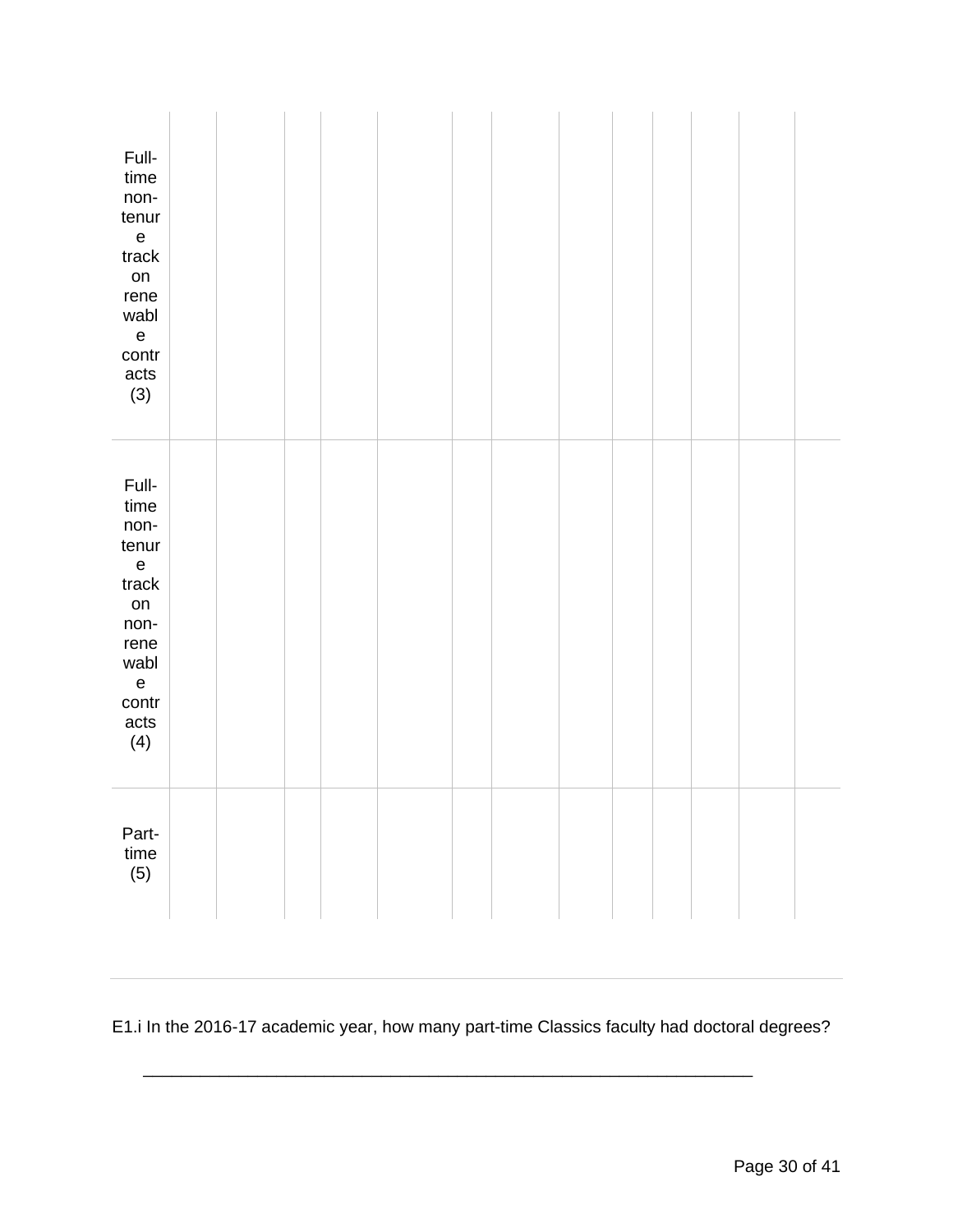E2 Answering either by minimum/maximum or by fractional appointment, what is the pay per course for part-time faculty?

PLEASE NOTE: Write in the minimum and maximum amounts OR check fractional appointments. J.  $\mathbf{r}$ 

|                                             |             | Pay per course |                                |
|---------------------------------------------|-------------|----------------|--------------------------------|
|                                             | Minimum (1) | Maximum (2)    | Fractional<br>Appointments (1) |
| Pay per course for<br>part-time faculty (1) |             |                |                                |

E3a Are part-time faculty eligible for healthcare or other benefits?

| Yes (1) |
|---------|
| No(2)   |

E3a.i At what percentage of full time do part-time faculty become eligible for benefits?

\_\_\_\_\_\_\_\_\_\_\_\_\_\_\_\_\_\_\_\_\_\_\_\_\_\_\_\_\_\_\_\_\_\_\_\_\_\_\_\_\_\_\_\_\_\_\_\_\_\_\_\_\_\_\_\_\_\_\_\_\_\_\_\_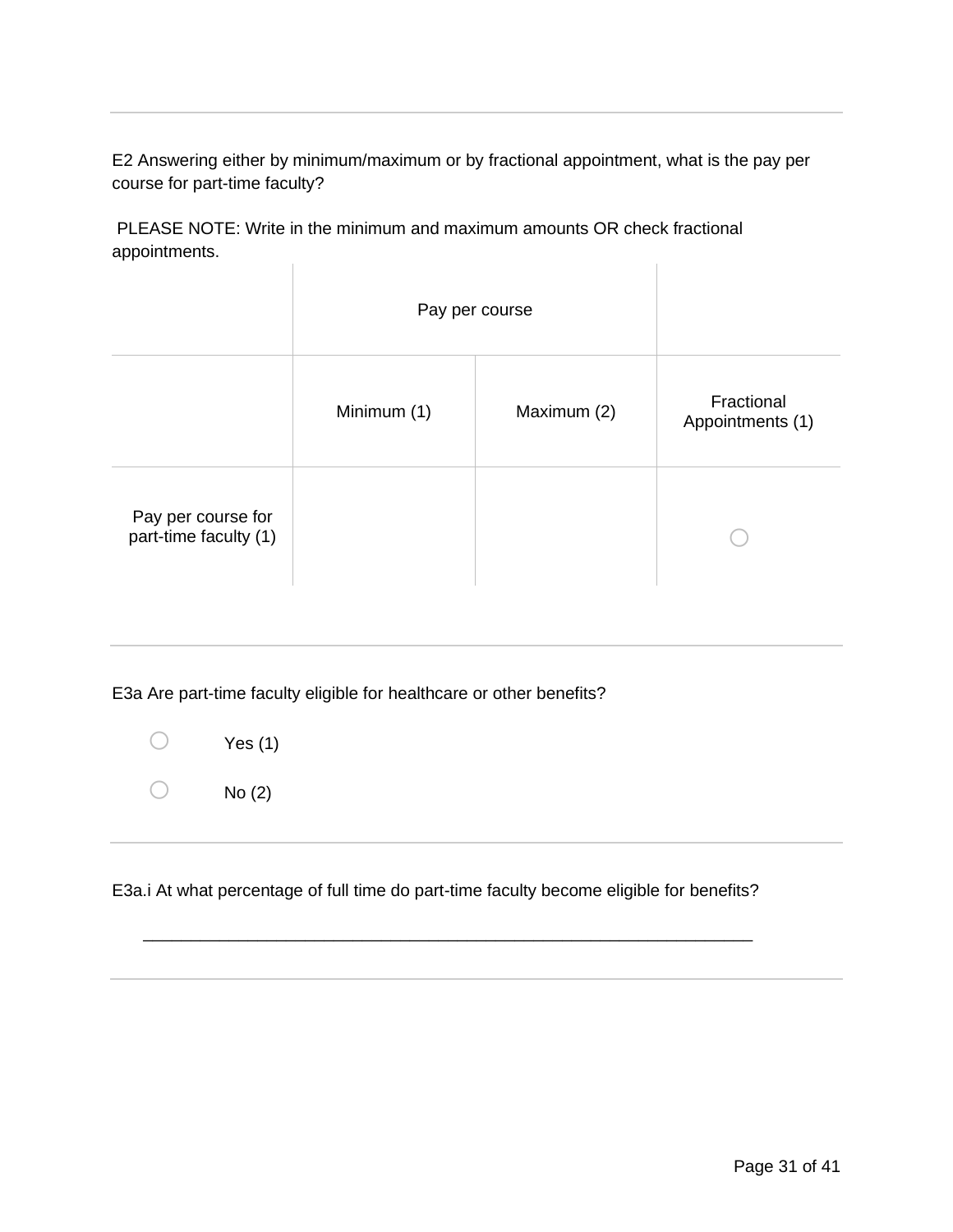E3b Are non-tenure track faculty eligible for the following...?

|                                                                         | Yes $(1)$ | No (2) |  |
|-------------------------------------------------------------------------|-----------|--------|--|
| Research and Travel Funding                                             |           |        |  |
| Service on committess at the<br>department or institutional<br>level(2) |           |        |  |
| Participation in faculty<br>meetings (3)                                |           |        |  |
|                                                                         |           |        |  |

E6a How many faculty members from other departments or programs outside of Classics teach courses that are cross-listed with Classics?

\_\_\_\_\_\_\_\_\_\_\_\_\_\_\_\_\_\_\_\_\_\_\_\_\_\_\_\_\_\_\_\_\_\_\_\_\_\_\_\_\_\_\_\_\_\_\_\_\_\_\_\_\_\_\_\_\_\_\_\_\_\_\_\_

\_\_\_\_\_\_\_\_\_\_\_\_\_\_\_\_\_\_\_\_\_\_\_\_\_\_\_\_\_\_\_\_\_\_\_\_\_\_\_\_\_\_\_\_\_\_\_\_\_\_\_\_\_\_\_\_\_\_\_\_\_\_\_\_

\_\_\_\_\_\_\_\_\_\_\_\_\_\_\_\_\_\_\_\_\_\_\_\_\_\_\_\_\_\_\_\_\_\_\_\_\_\_\_\_\_\_\_\_\_\_\_\_\_\_\_\_\_\_\_\_\_\_\_\_\_\_\_\_

E6b How many faculty members from other departments or programs outside of Classics teach courses that are co-taught with faculty from the Classics department or program?

E4a Since the 2011-2012 academic year, how many full-time Classicists in your department or program were reviewed for tenure? (Write in FTE numbers; if none, write 0).

E4a.i

Please provide the totals and numbers for each demographic category.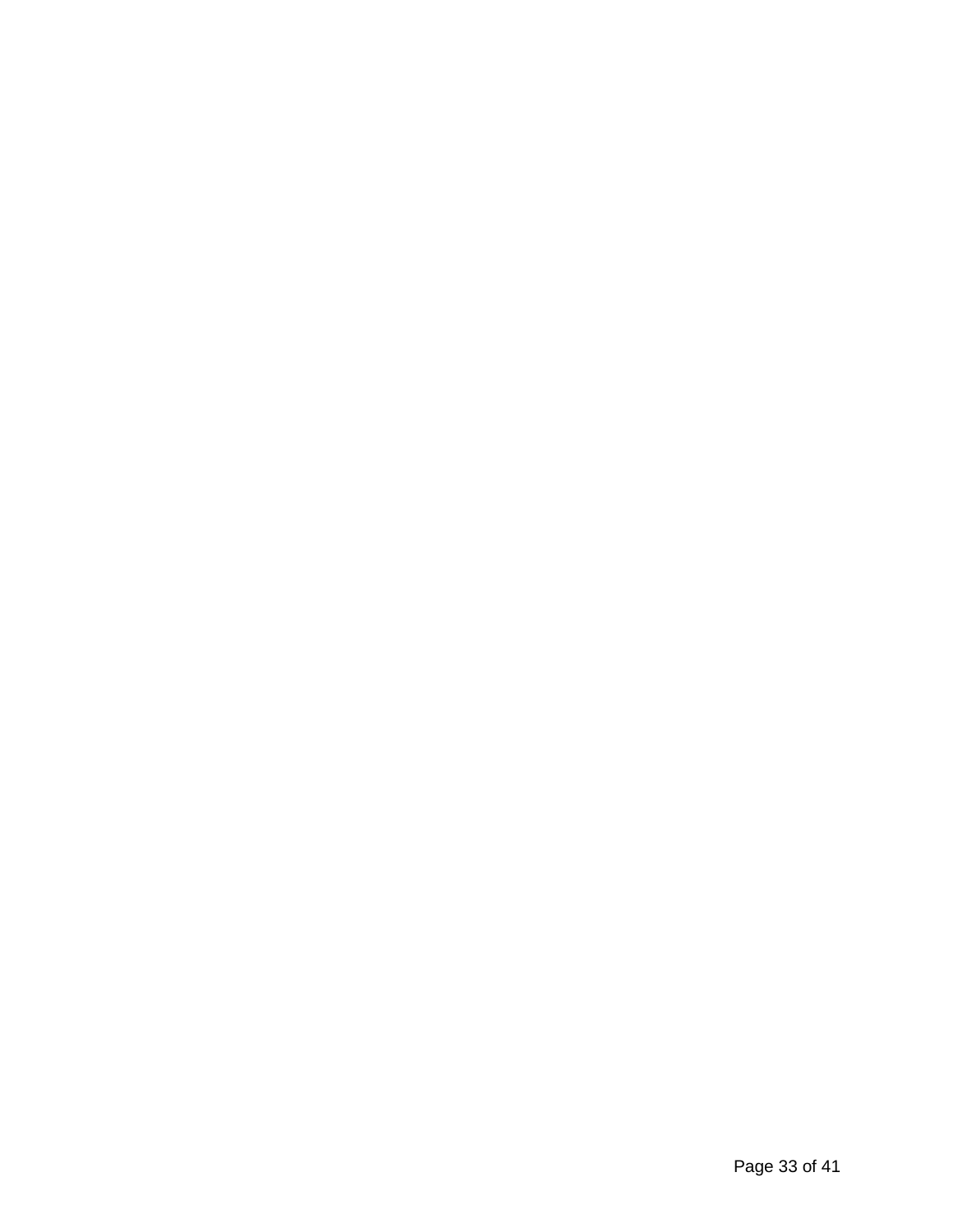|                                                                                                              |                       | Gender Breakdown                                     |                                                                             |                                                                  |                                                                                                                                 | Race/Ethnicity Breakdown                             | <b>Total Faculty</b>                                                           |                                           |                                       |                                       |                         |                                                                  |                                                |
|--------------------------------------------------------------------------------------------------------------|-----------------------|------------------------------------------------------|-----------------------------------------------------------------------------|------------------------------------------------------------------|---------------------------------------------------------------------------------------------------------------------------------|------------------------------------------------------|--------------------------------------------------------------------------------|-------------------------------------------|---------------------------------------|---------------------------------------|-------------------------|------------------------------------------------------------------|------------------------------------------------|
|                                                                                                              | Fe<br>m<br>ale<br>(1) | Tran<br>sgen<br>der/<br>Non-<br><b>Binar</b><br>y(2) | M<br>al<br>$\mathbf e$<br>$\overline{(}$<br>$\mathfrak{S}$<br>$\mathcal{L}$ | Unk<br>no<br>wn/<br>Pre<br>fer<br>not<br>to<br>Ans<br>wer<br>(4) | Ameri<br>can<br>India<br>n/Ala<br>ska<br>Nativ<br>e/<br>Pacifi<br>$\mathbf C$<br>Island<br>er/Na<br>tive<br>Hawa<br>iian<br>(1) | Α<br>si<br>$\mathsf{a}$<br>n<br>(2)<br>$\mathcal{C}$ | <b>Black</b><br>/Afric<br>an<br>Ameri<br>can/A<br>fro-<br>Carib<br>bean<br>(3) | His<br>pan<br>ic/<br>Lati<br>$n x$<br>(4) | W<br>hi<br>te<br>(5)<br>$\mathcal{E}$ | $\circ$<br>th<br>er<br>(6)<br>$\big)$ | Mu<br>Itip<br>le<br>(7) | Unk<br>no<br>wn/<br>Pre<br>fer<br>not<br>to<br>Ans<br>wer<br>(8) | \${q://QID54/C<br>hoiceTextEntr<br>yValue} (1) |
| Ful<br>$\left\vert \cdot\right\vert$<br>tim<br>$\mathbf e$<br>rec<br>eiv<br>ng<br>ten<br>ure<br>(1)          |                       |                                                      |                                                                             |                                                                  |                                                                                                                                 |                                                      |                                                                                |                                           |                                       |                                       |                         |                                                                  |                                                |
| Ful<br>$\mathsf{I}\text{-}$<br>tim<br>$\boldsymbol{\mathsf{e}}$<br>de<br>nie<br>$\sf d$<br>ten<br>ure<br>(2) |                       |                                                      |                                                                             |                                                                  |                                                                                                                                 |                                                      |                                                                                |                                           |                                       |                                       |                         |                                                                  |                                                |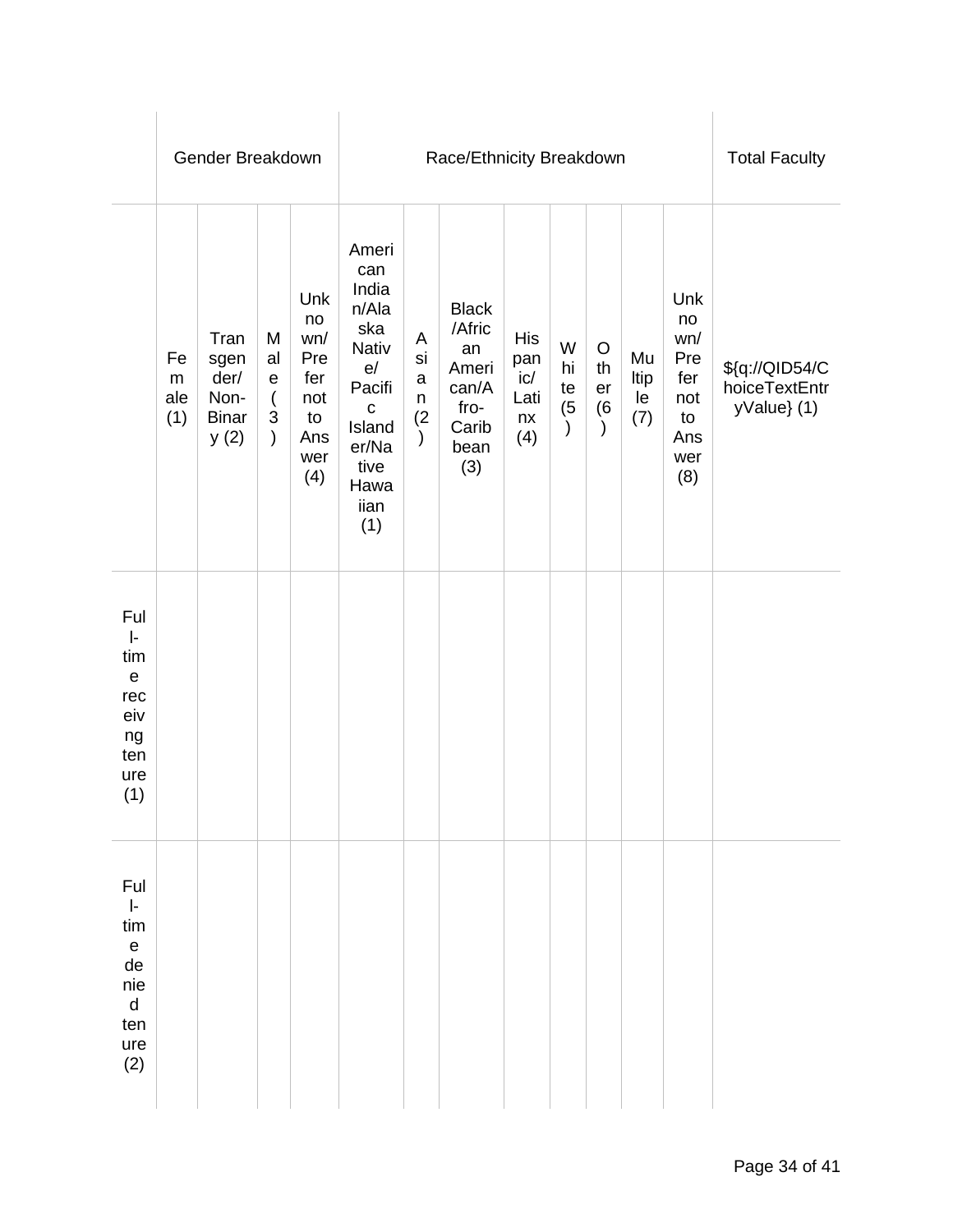E4b Since 2011-12, how many full-time non-tenure-track faculty have been reviewed for promotion to senior lecturer or other equivalent position?

\_\_\_\_\_\_\_\_\_\_\_\_\_\_\_\_\_\_\_\_\_\_\_\_\_\_\_\_\_\_\_\_\_\_\_\_\_\_\_\_\_\_\_\_\_\_\_\_\_\_\_\_\_\_\_\_\_\_\_\_\_\_\_\_

E4b.i Please provide the totals and numbers for each demographic category.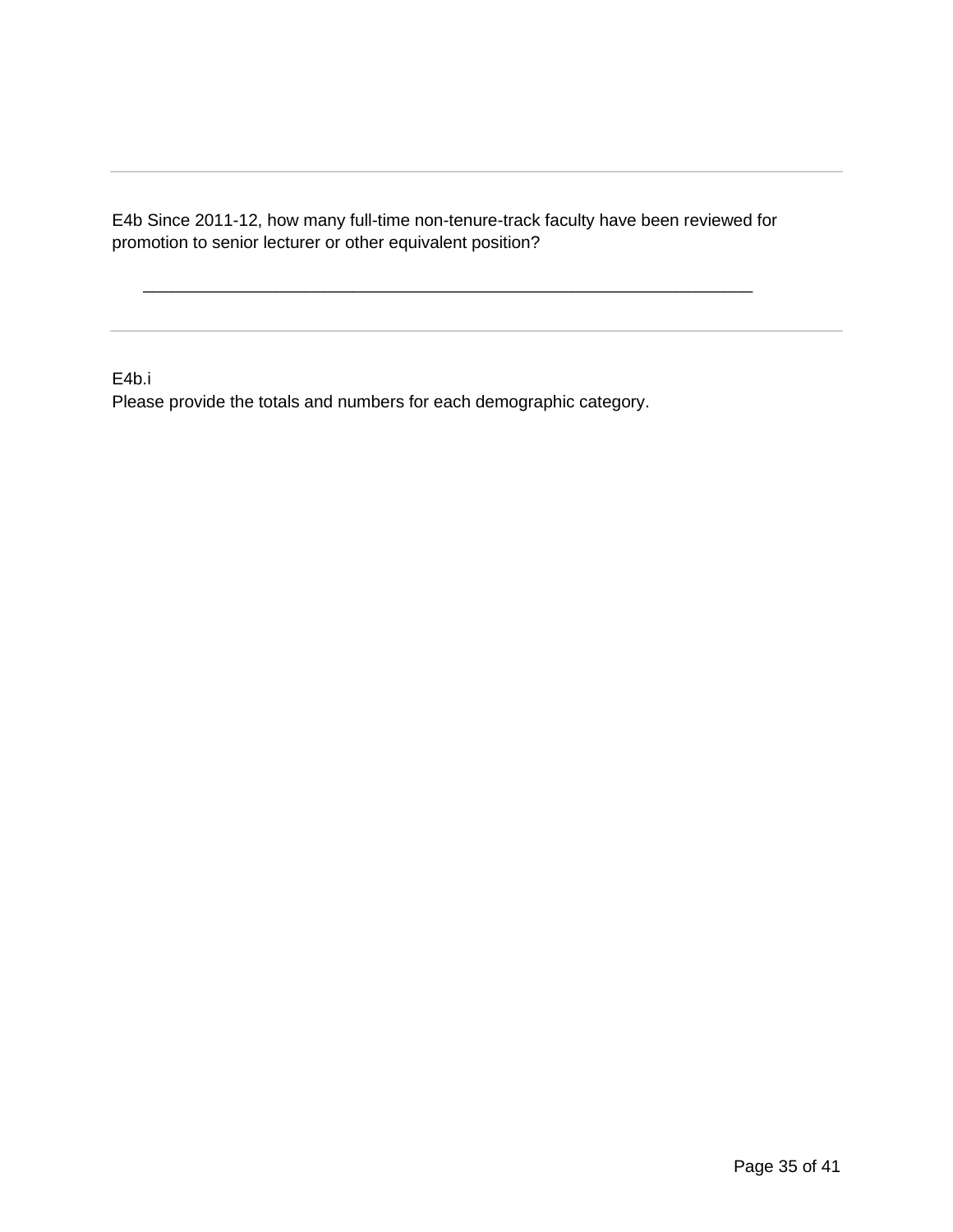|                                        |                       | Gender Breakdown                                     |                                                                                         |                                                                  |                                                                                                                                        | <b>Total Faculty</b>                      |                                                                                |                                               |                                       |                                       |                         |                                                                  |                                                |
|----------------------------------------|-----------------------|------------------------------------------------------|-----------------------------------------------------------------------------------------|------------------------------------------------------------------|----------------------------------------------------------------------------------------------------------------------------------------|-------------------------------------------|--------------------------------------------------------------------------------|-----------------------------------------------|---------------------------------------|---------------------------------------|-------------------------|------------------------------------------------------------------|------------------------------------------------|
|                                        | Fe<br>m<br>ale<br>(1) | Tran<br>sgen<br>der/<br>Non-<br><b>Binar</b><br>y(2) | M<br>al<br>$\mathsf{e}$<br>$\overline{(}$<br>$\ensuremath{\mathsf{3}}$<br>$\mathcal{C}$ | Unk<br>no<br>wn/<br>Pre<br>fer<br>not<br>to<br>Ans<br>wer<br>(4) | Ameri<br>can<br>India<br>n/Ala<br>ska<br><b>Nativ</b><br>e/<br>Pacifi<br>$\mathbf c$<br>Island<br>er/Na<br>tive<br>Hawa<br>iian<br>(1) | A<br>si<br>a<br>n<br>(2)<br>$\mathcal{C}$ | <b>Black</b><br>/Afric<br>an<br>Ameri<br>can/A<br>fro-<br>Carib<br>bean<br>(3) | <b>His</b><br>pa<br>nic/<br>Lati<br>nx<br>(4) | W<br>hi<br>te<br>(5)<br>$\mathcal{E}$ | O<br>th<br>er<br>(6)<br>$\mathcal{L}$ | Mu<br>Itip<br>le<br>(7) | Unk<br>no<br>wn/<br>Pre<br>fer<br>not<br>to<br>Ans<br>wer<br>(8) | \${q://QID55/C<br>hoiceTextEntr<br>yValue} (1) |
| Pro<br>mot<br>ed<br>(1)                |                       |                                                      |                                                                                         |                                                                  |                                                                                                                                        |                                           |                                                                                |                                               |                                       |                                       |                         |                                                                  |                                                |
| Den<br>ied<br>Pro<br>mot<br>ion<br>(2) |                       |                                                      |                                                                                         |                                                                  |                                                                                                                                        |                                           |                                                                                |                                               |                                       |                                       |                         |                                                                  |                                                |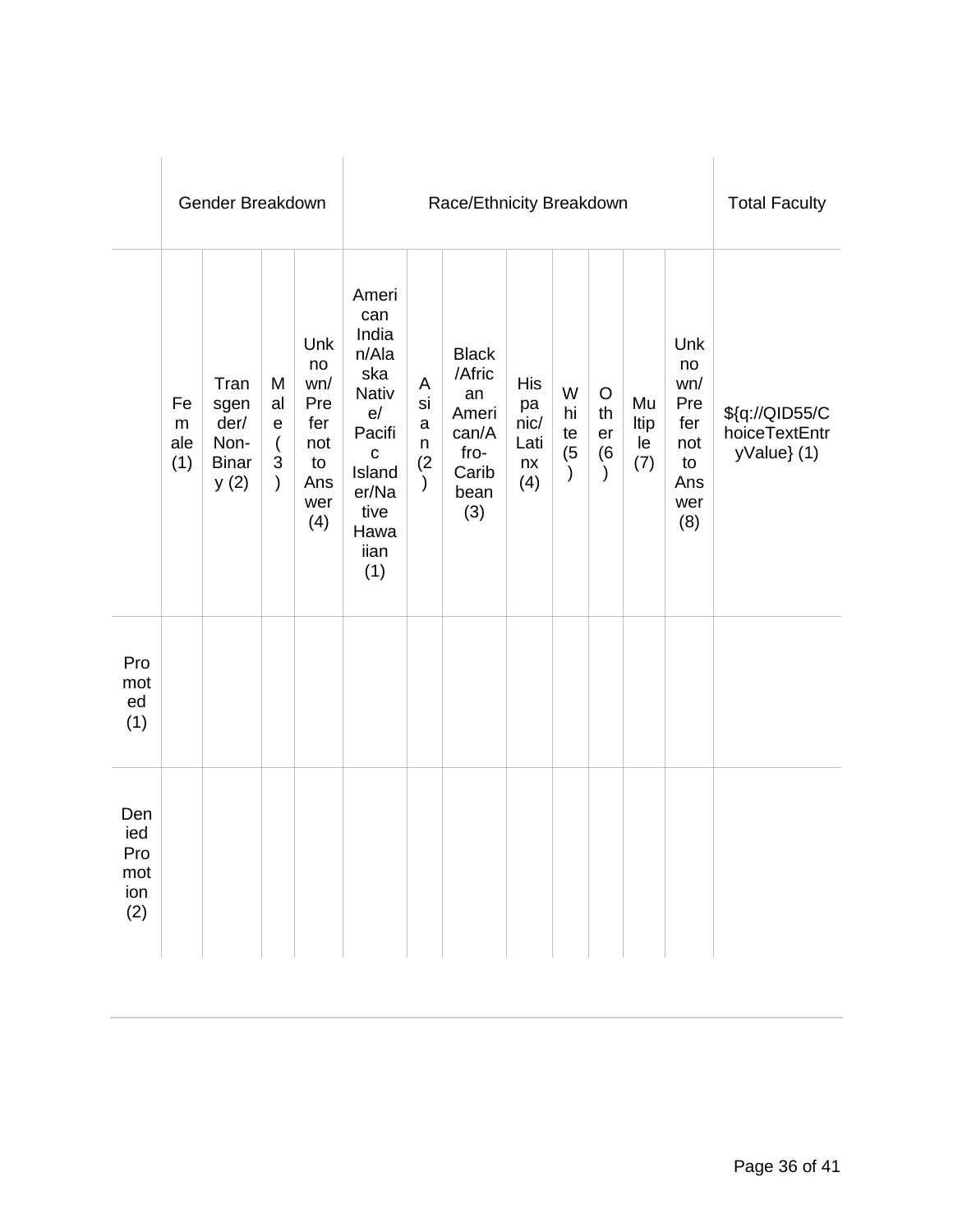E5 Since the 2011-12 academic year, how many Classicists were hired into your department or program?

\_\_\_\_\_\_\_\_\_\_\_\_\_\_\_\_\_\_\_\_\_\_\_\_\_\_\_\_\_\_\_\_\_\_\_\_\_\_\_\_\_\_\_\_\_\_\_\_\_\_\_\_\_\_\_\_\_\_\_\_\_\_\_\_

E5a

Please provide the totals and numbers for each demographic category.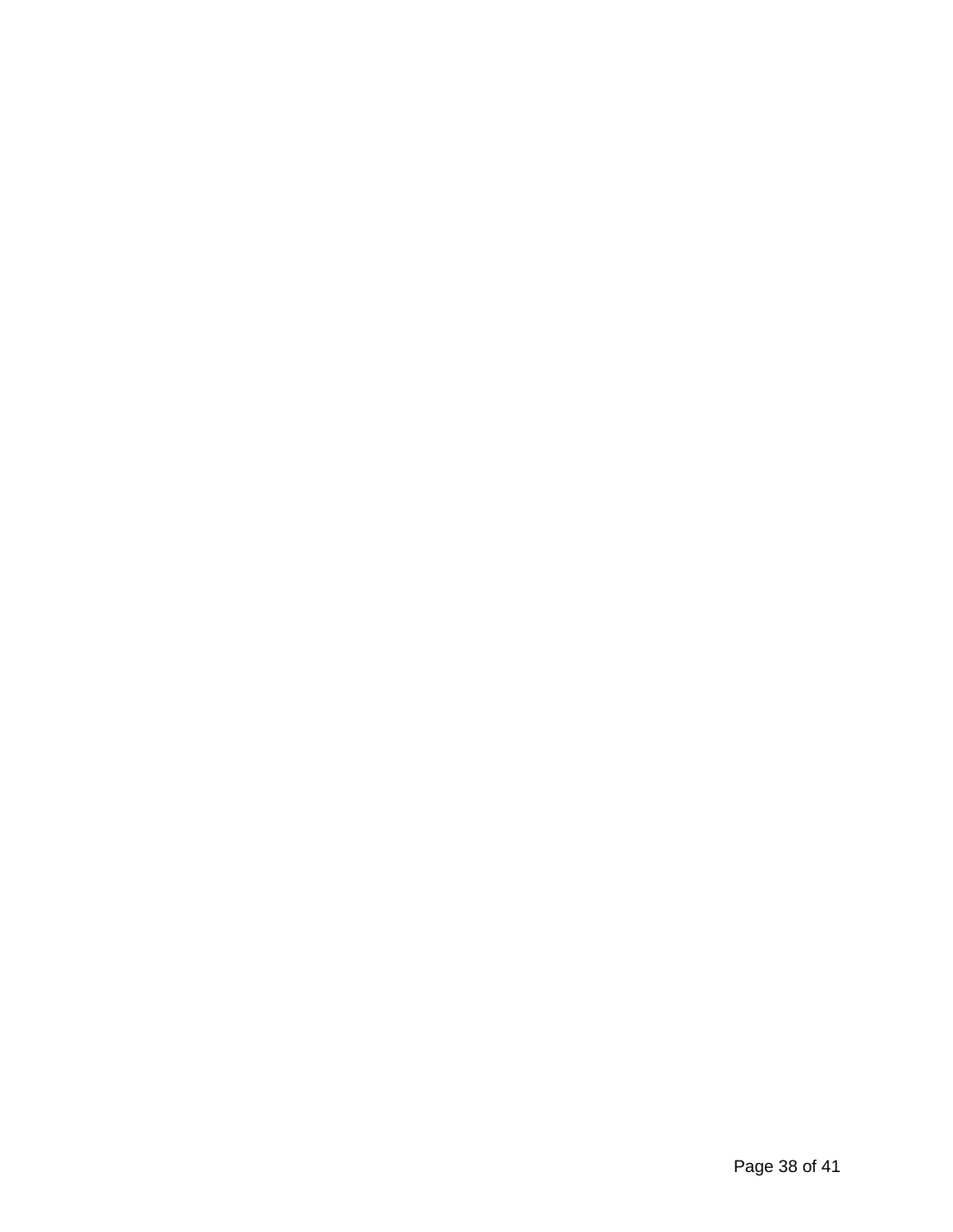|                                                                    |                               | Gender Breakdown                                     |                                                                |                                                                  |                                                                                                                                        | <b>Total Faculty</b>                                       |                                                                                |                                        |                                 |                                                |                         |                                                                  |                                                |
|--------------------------------------------------------------------|-------------------------------|------------------------------------------------------|----------------------------------------------------------------|------------------------------------------------------------------|----------------------------------------------------------------------------------------------------------------------------------------|------------------------------------------------------------|--------------------------------------------------------------------------------|----------------------------------------|---------------------------------|------------------------------------------------|-------------------------|------------------------------------------------------------------|------------------------------------------------|
|                                                                    | Fe<br>${\sf m}$<br>ale<br>(1) | Tran<br>sgen<br>der/<br>Non-<br><b>Binar</b><br>y(2) | M<br>al<br>$\mathsf e$<br>(<br>$\mathfrak{S}$<br>$\mathcal{L}$ | Unk<br>no<br>wn/<br>Pre<br>fer<br>not<br>to<br>Ans<br>wer<br>(4) | Ameri<br>can<br>India<br>n/Ala<br>ska<br><b>Nativ</b><br>e/<br>Pacifi<br>$\mathbf C$<br>Island<br>er/Na<br>tive<br>Hawa<br>iian<br>(1) | A<br>si<br>$\mathsf{a}$<br>$\sf n$<br>(2)<br>$\mathcal{E}$ | <b>Black</b><br>/Afric<br>an<br>Ameri<br>can/A<br>fro-<br>Carib<br>bean<br>(3) | His<br>pa<br>nic/<br>Lati<br>nx<br>(4) | W<br>hi<br>te<br>$\binom{5}{ }$ | $\circ$<br>th<br>er<br>(6)<br>$\left( \right)$ | Mu<br>Itip<br>le<br>(7) | Unk<br>no<br>wn/<br>Pre<br>fer<br>not<br>to<br>Ans<br>wer<br>(8) | \${q://QID57/C<br>hoiceTextEntr<br>yValue} (1) |
| Hire<br>$\mathsf{d}$<br>with<br>ten<br>ure<br>(1)                  |                               |                                                      |                                                                |                                                                  |                                                                                                                                        |                                                            |                                                                                |                                        |                                 |                                                |                         |                                                                  |                                                |
| Hire<br>$\mathsf{d}$<br>on<br>ten<br>ure<br>trac<br>$\sf k$<br>(2) |                               |                                                      |                                                                |                                                                  |                                                                                                                                        |                                                            |                                                                                |                                        |                                 |                                                |                         |                                                                  |                                                |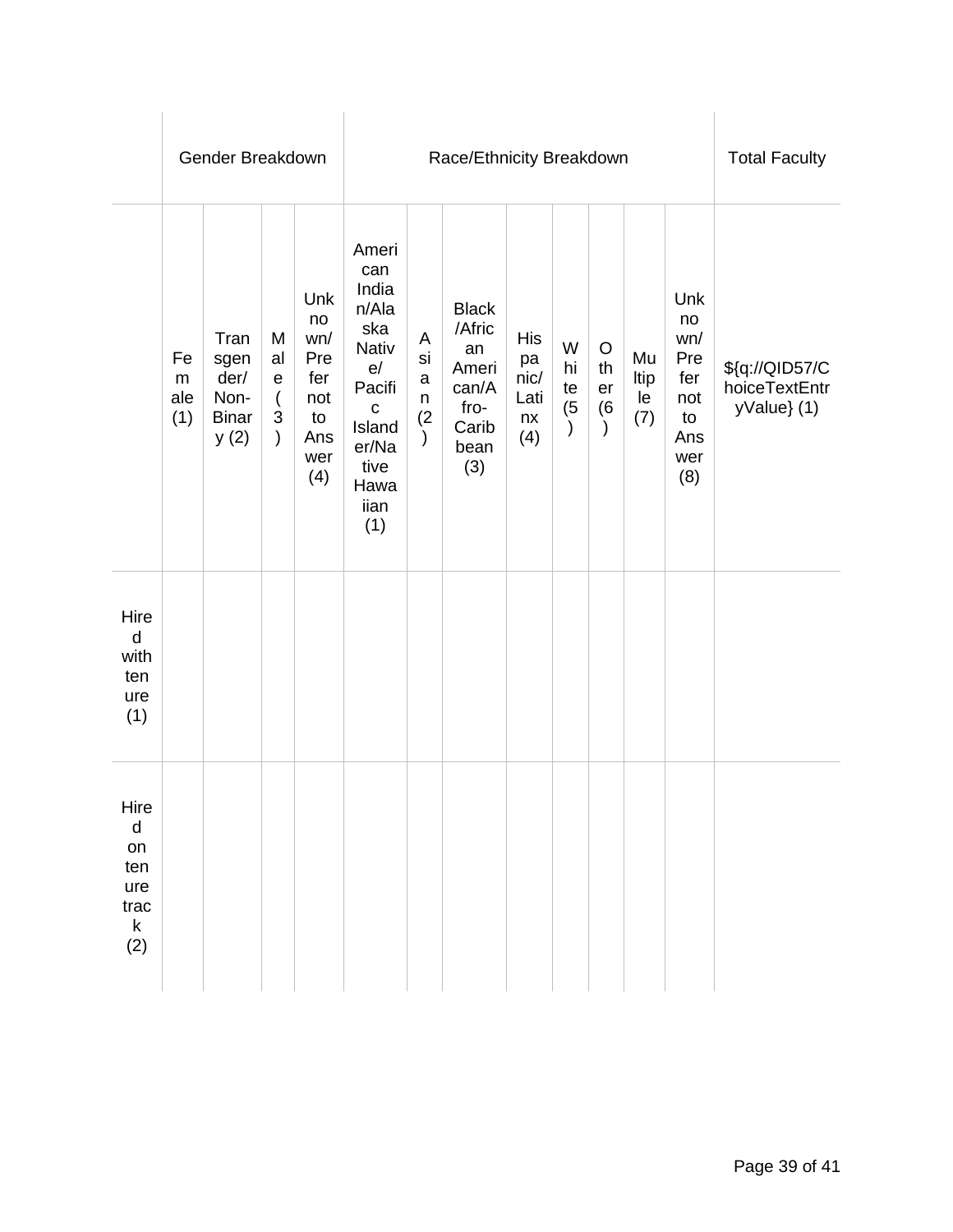| Hire<br>$\frac{\mathsf{d}}{\mathsf{full}}$<br>tim<br>e,<br>non<br>$\mathbb{Z}^{\mathbb{Z}}$<br>ten<br>ure<br>$_{\text{trac}}$<br>$\mathsf k$<br>with<br>ren<br>ewa<br>ble<br>con<br>$_{\text{trac}}$<br>ts<br>$(3)$     |  |  |  |  |  |  |  |
|-------------------------------------------------------------------------------------------------------------------------------------------------------------------------------------------------------------------------|--|--|--|--|--|--|--|
| Hire<br>$\frac{d}{full}$<br>$\lim$<br>e,<br>non<br>$\mathbb{Z}^{\mathbb{Z}}$<br>ten<br>ure<br>trac<br>$\sf k$<br>with<br>non<br>$\overline{\phantom{a}}$<br>ren<br>ewa<br>ble<br>con<br>$_{\text{trac}}$<br>ts<br>$(4)$ |  |  |  |  |  |  |  |